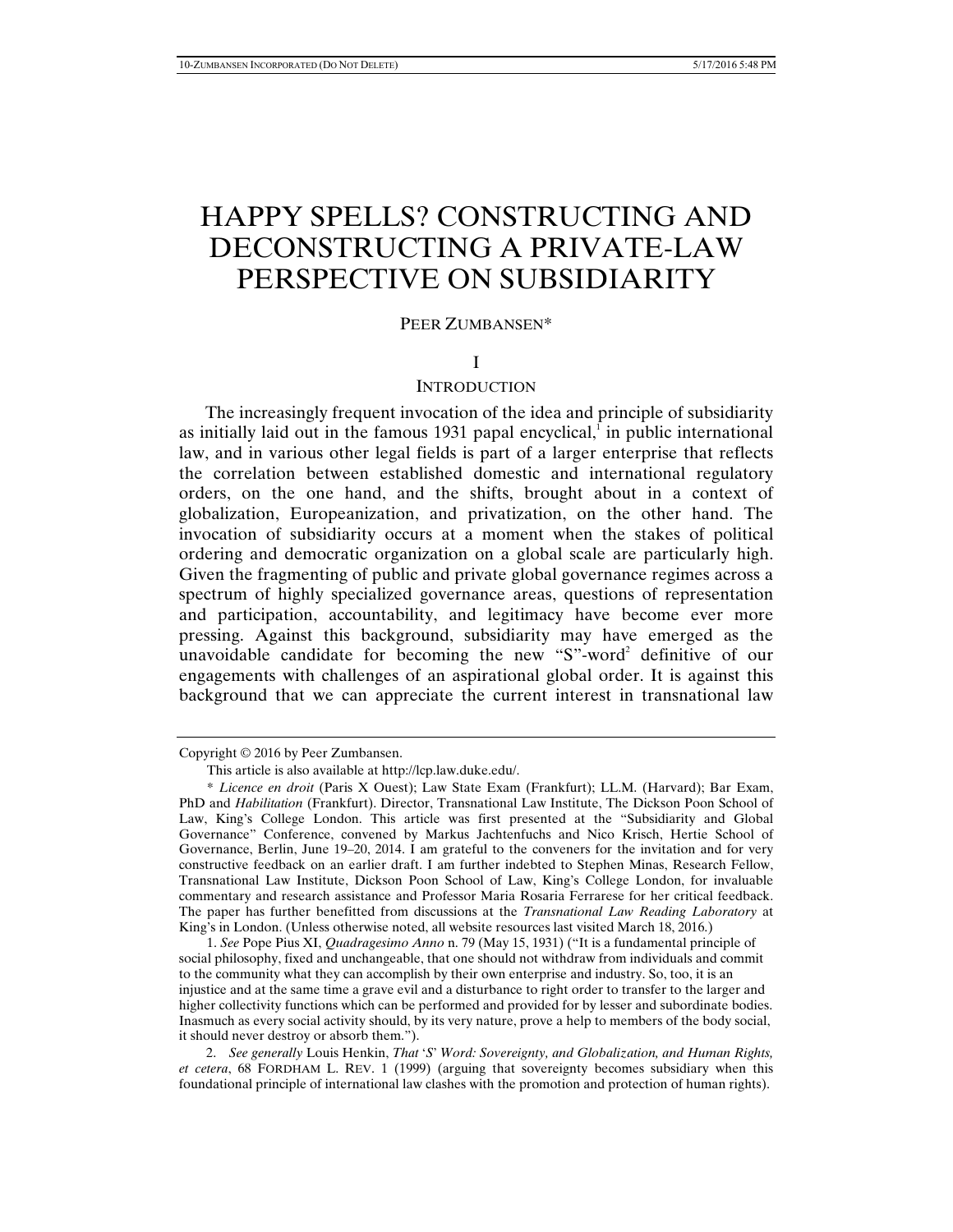governance and regulation, and in both institutional and normative<sup>3</sup> questions concerning the law's ability to perform its regulatory functions in jurisdictionally unbounded spaces.<sup>4</sup>

This article illustrates the relevance of international lawyers' increased interest in subsidiarity against this background of legal–theoretical and political–normative engagement with the *transnationalization* of law.<sup>5</sup> Contextualizing current subsidiarity debates among international lawyers within a wider set of investigations that scholars have been undertaking with regard to the viability of the state-law nexus under conditions of globalization promises to make the study of subsidiarity more receptive to the shifting boundaries between different jurisdictions and regulatory areas. By reflecting on the architectures of variably conceived global legal orders, we regularly find deeprunning concerns as to whether it is possible to rely on lessons from domestic law in our aspirations for law "beyond," rather than "without," the state.<sup>7</sup> Although a number of recent efforts by public international lawyers in the United States<sup>8</sup> and in Europe<sup>9</sup> display considerable confidence regarding particular institutional and normative heritages, weighty evidence points to the blind spots of such projects regarding alternative, critical accounts of state building and governance in other regions.<sup>10</sup> Such accounts strongly suggest the need for an expanded perspective on correlations between Western narratives of state development and histories of imperialism, colonization, decolonization,

 <sup>3.</sup> *See generally* T. Alexander Aleinikoff, *Transnational Spaces: Norms and Legitimacy*, 33 YALE J. INT'L L. 479 (2008) (exploring the relationship between transnational lawmaking and the legitimacy of transnational norms); Neil Walker, *Taking Constitutionalism Beyond the State*, 56 POL. STUD. 519 (2008) (investigating the development of constitutionalism outside the confines of a state).

 <sup>4.</sup> *E.g.*, Gralf-Peter Calliess et al., *Transformations of Commercial Law: New Forms of Legal Certainty for Globalised Exchange Processes?*, *in* TRANSFORMING THE GOLDEN AGE NATION STATE 83 (Achim Hurrelman et al. eds., 2007); Gralf-Peter Calliess & Moritz Renner, *Between Law and Social Norms: The Evolution of Global Governance*, 22 RATIO JURIS 260 (2009).

 <sup>5.</sup> *See generally* Ralf Michaels, *Globalization and Law: Law Beyond the State*, *in* LAW AND SOCIAL THEORY 287 (Reza Banakar & Max Travers eds., 2013) (providing an overview of the transformation of the state in the era of globalization and the incidental development of transnational law); Gregory Shaffer, *Transnational Legal Ordering and State Change*, *in* TRANSNATIONAL LEGAL ORDERING AND STATE CHANGE 1 (Gregory Shaffer ed., 2013); Peer Zumbansen, *Law and Legal Pluralism: Hybridity in Transnational Governance*, *in* REGULATORY HYBRIDIZATION IN THE TRANSNATIONAL SPHERE 49 (Paulius Jurcys, Poul F. Kjaer & Ren Yatsunami eds., 2013).

 <sup>6.</sup> See MARIA ROSARIA FERRARES, PRIMA LEZIONE DI DIRITTO GLOBALE (2012) for an important analysis.

 <sup>7.</sup> *See, e.g.*, Ralf Michaels, *The Mirage of Non-State Governance*, 2010 UTAH L. REV. 31, 35.

 <sup>8.</sup> *See, e.g.*, Sabino Cassese, *New Paths for Administrative Law: A Manifesto*, 10 INT'L J. CONST. L. 603 (2012); Benedict Kingsbury et al., *Global Governance as Administration*—*National and Transnational Approaches to Global Administrative Law*, 68 LAW & CONTEMP. PROBS., nos. 3 & 4, 2005, at 1.

 <sup>9.</sup> *See, e.g.*, Armin von Bogdandy, Philipp Dann & Matthias Goldmann, *Developing the Publicness of Public International Law*, 9 GERMAN L.J. 1375 (2008) (laying the foundation for the "International Public Authority" project at the Max Planck Institute in Heidelberg).

 <sup>10.</sup> *See, e.g.*, ANOTHER KNOWLEDGE IS POSSIBLE: BEYOND NORTHERN EPISTEMOLOGIES (Boaventura De Sousa Santos ed., 2007); B.S. Chimni, *Co-option and Resistance: Two Faces of Global Administrative Law*, 37 N.Y.U. J. INT'L L. & POL. 799 (2005).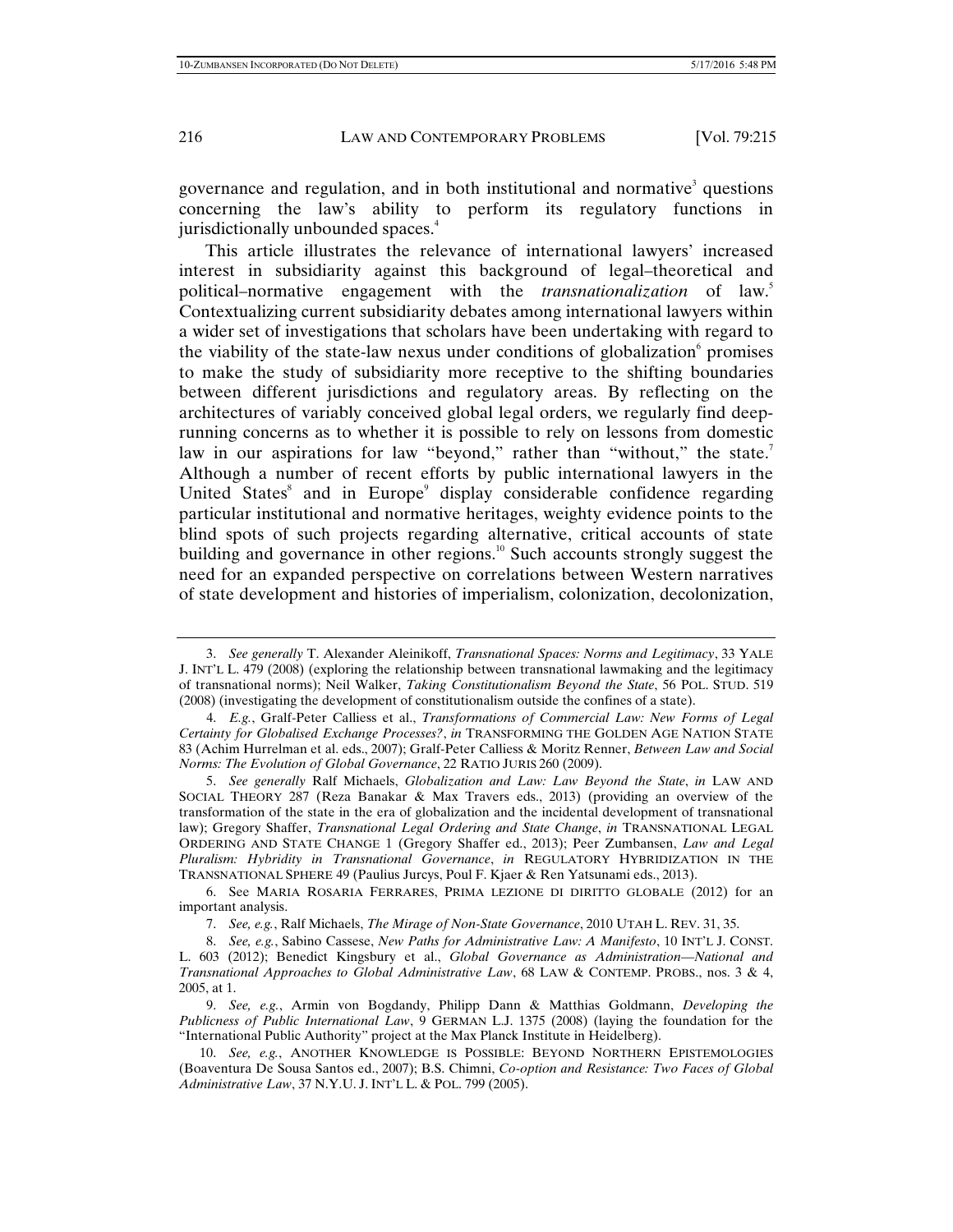and more recent governance programs associated with the so-called Washington Consensus.<sup>11</sup> Invoking a concept of subsidiarity can be done only in this context.

Such reversal cannot be explained or justified on formal grounds alone. Proposing to revert existing hierarchies and competences of authority from the bottom to the top or demanding an alternative site of exercising supreme control engages the very foundation (indeed, the very *legitimacy*) of the regulatory apparatus. The invocation of subsidiarity cannot escape its entanglement in a deeper struggle regarding that which grounds, upholds, justifies, and legitimates the existing control architecture in the first place. Invoking subsidiarity touches on the integrity of that architecture, both normatively and institutionally.

This article momentarily shifts attention away from normative hierarchy and subsidiarity in *public* international law and *multilevel governance* in order to contrast it with an analysis of subsidiarity thinking in what at first glance would suggest a perspective from the "other side" of public international law namely, from *private* law. But the law of subsidiarity, this bottom-up law whose regular instantiation is supposed to be private law, can only be traced back to only a very particular understanding of "private" law, namely the law associated with the self-regulation of the "market" or the "private" sphere. Such a turn to "private law" is motivated, above all, by the politics that appear to govern much of the debate over private-versus-public ordering, especially in the context of post–Welfare State deregulation and privatization discourses. As this article shows, the proliferation of transnational private regulatory regimes on the global scale must be understood as amplifying many of the advanced domestic governance structures' institutional transformations. This suggests that even if we were ill advised to directly apply domestic law categories to often inchoate and multilayered transnational regulatory regimes, we still ought to investigate applying critical conceptual tools, experiences with rights formation, and learned insights into the legal pluralism of existing legal orders for a better understanding of "the transnational." The case here, or rather, legal field in point, is labor law—an area of law that has forever been at the frontlines of conflict between a libertarian private law ideology ("you get what you contract for") $12$  and a public and social law architecture committed to redistribution.

 <sup>11.</sup> *See generally* ANTONY ANGHIE, IMPERIALISM, SOVEREIGNTY AND THE MAKING OF INTERNATIONAL LAW (2005) (arguing that the colonial confrontation was central to the formation of international law, that it has always been animated by the project of governing non-European peoples, and therefore that the economic exploitation and cultural subordination that resulted were constitutively significant for the discipline); SUNDHYA PAHUJA, DECOLONISING INTERNATIONAL LAW: DEVELOPMENT, ECONOMIC GROWTH AND THE POLITICS OF UNIVERSALITY (2011) (arguing that while the Global South has been inspired to use international law as an field to contest over inequality, this promise has been subsumed within a universal claim for a particular way of life by the idea of "development," and international law has legitimized an ever-increasing sphere of intervention in the Third World).

 <sup>12.</sup> *See, e.g.*, Lochner v. New York, 198 U.S. 45, 58–59 (1905) (invalidating a New York statute forbidding bakers to work more than sixty hours per week or ten hours per day on the ground that it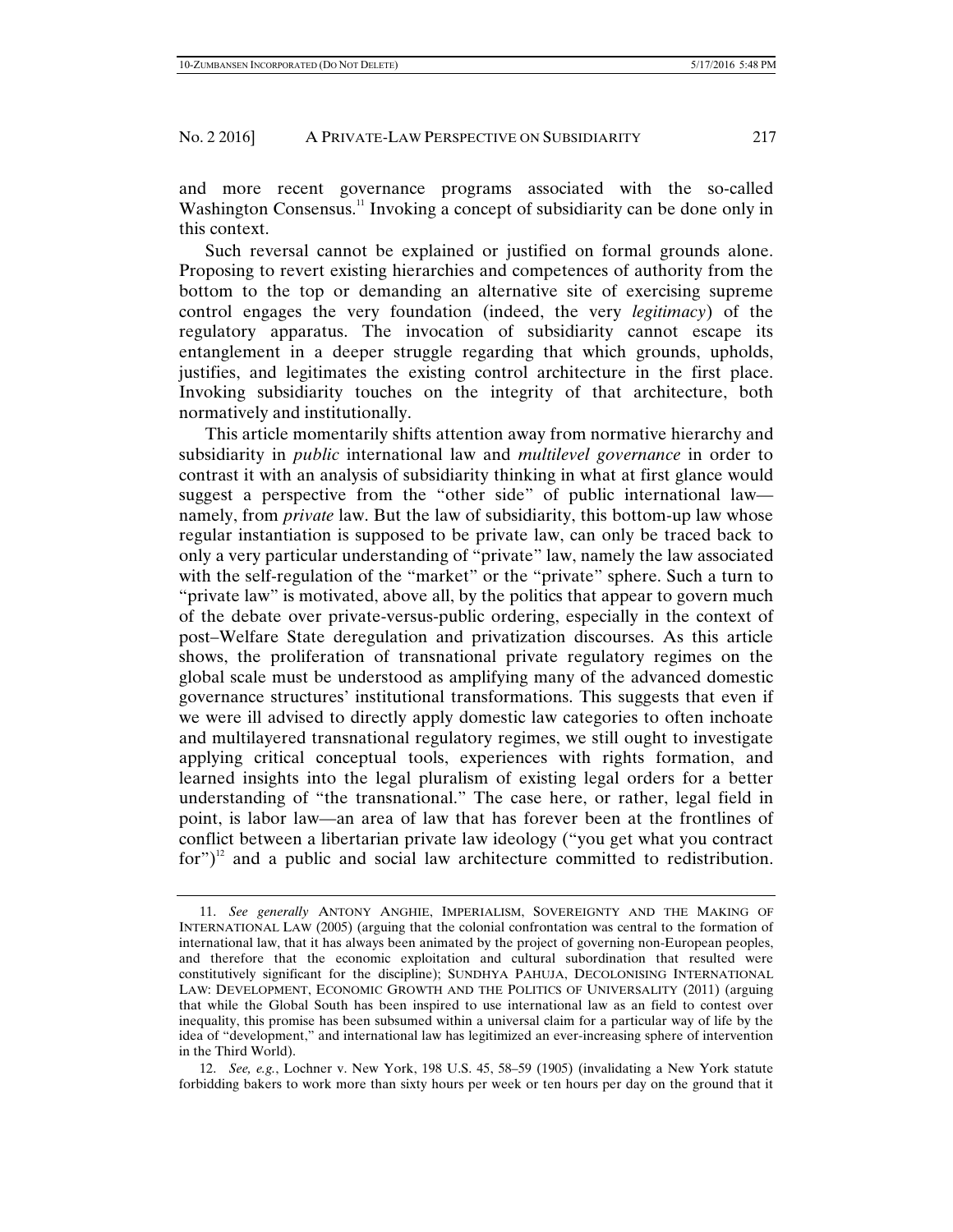Labor law's woes started early on and have become dramatically amplified and accentuated in the current globalization context.<sup>13</sup> Labor law poignantly illustrates the dark side of entrusting conflict resolution and redistributive mechanisms to private ordering.

This correlation between the alleged pressure that globalization exercises upon the state and its legal order and the discovery that (domestic) law was never free, unified, and coherent, but rather has always been pluralist and unstable—is central to the here-proposed concept of transnational law. It thus is necessary to investigate the tendency to resort to private-law solutions in the context of state law failure (part II) before exploring the parallels and eventual continuities between domestic and transnational legal fragmentation and legal pluralism (part III) and the hidden politics of the "private legal realm" (part IV). A case study in part V illustrates the challenges of looking for legal answers in very much unchartered territory—namely, emerging elements of a transnational labor law regime—looking closer at the operation and implications of a "bottom-up" approach akin to ideas of subsidiarity in a particularly precarious regulatory area with high normative stakes. Part VI draws some conclusions and suggests directions for future research into the doctrine and politics of transnational regulatory regimes.

## II

## SUBSIDIARITY: THE PRIVATE LAW BIAS

In light of the dramatic changes that mark the transformation, through the subsequent forms of the interventionist and the welfare state, of the twentiethcentury Rule of Law, both administrative and constitutional lawyers have become interested in exploring the relationship between domestic and transnational governance structures.<sup>14</sup> Yet this relationship that should be described as a "transnational replay"<sup>15</sup> occurs in numerous manners and

interfered with freedom of contract and thus the Fourteenth Amendment's right to liberty).

 <sup>13.</sup> *See generally* Harry W. Arthurs, *Reinventing Labor Law for the Global Economy: The Benjamin Aaron Lecture*, 22 BERKELEY J. EMP. & LAB. L. 271 (2001); Manfred Weiss, *The Future of Comparative Labor Law as an Academic Discipline and as a Practical Tool*, 25 COM. LAB. L. & POL'Y J. 169 (2003) (discussing the several challenges faced by comparative studies of labor law in the context of globalization such as the need for interdisciplinary cooperation and the increasing dependency on "soft" legal structure in the regulation of labor relations).

 <sup>14.</sup> *See* Alfred C. Aman Jr., *The Limits of Globalization and the Future of Administrative Law: From Government to Governance*, 8 IND. J. GLOBAL LEGAL STUD. 379 (2001) (discussing the way in which administrative law may be reconceptualized to address the challenges, such as "democracy deficit," caused by the delegation of public function to private actors as a result of globalization); Michel Rosenfeld, *Rethinking Constitutional Ordering in an Era of Legal and Ideological Pluralism*, 6 INT'L J. CONST. L. 415 (2008) (proposing a pluralist constitutional ordering to allow for the coordination of the supranational, the national, and the infranational in ways that are neither hierarchical nor unidirectional).

 <sup>15.</sup> Peer C. Zumbansen, *Law and Society and the Politics of Relevance: Facts and Fields Boundaries in 'Transnational Legal Theory in Context'*, 11 NO FOUNDATIONS: AN INTERDISCIPLINARY JOURNAL OF LAW AND JUSTICE 1, 12 (2014), http://www.helsinki.fi/nofo /NoFo11\_2014.pdf.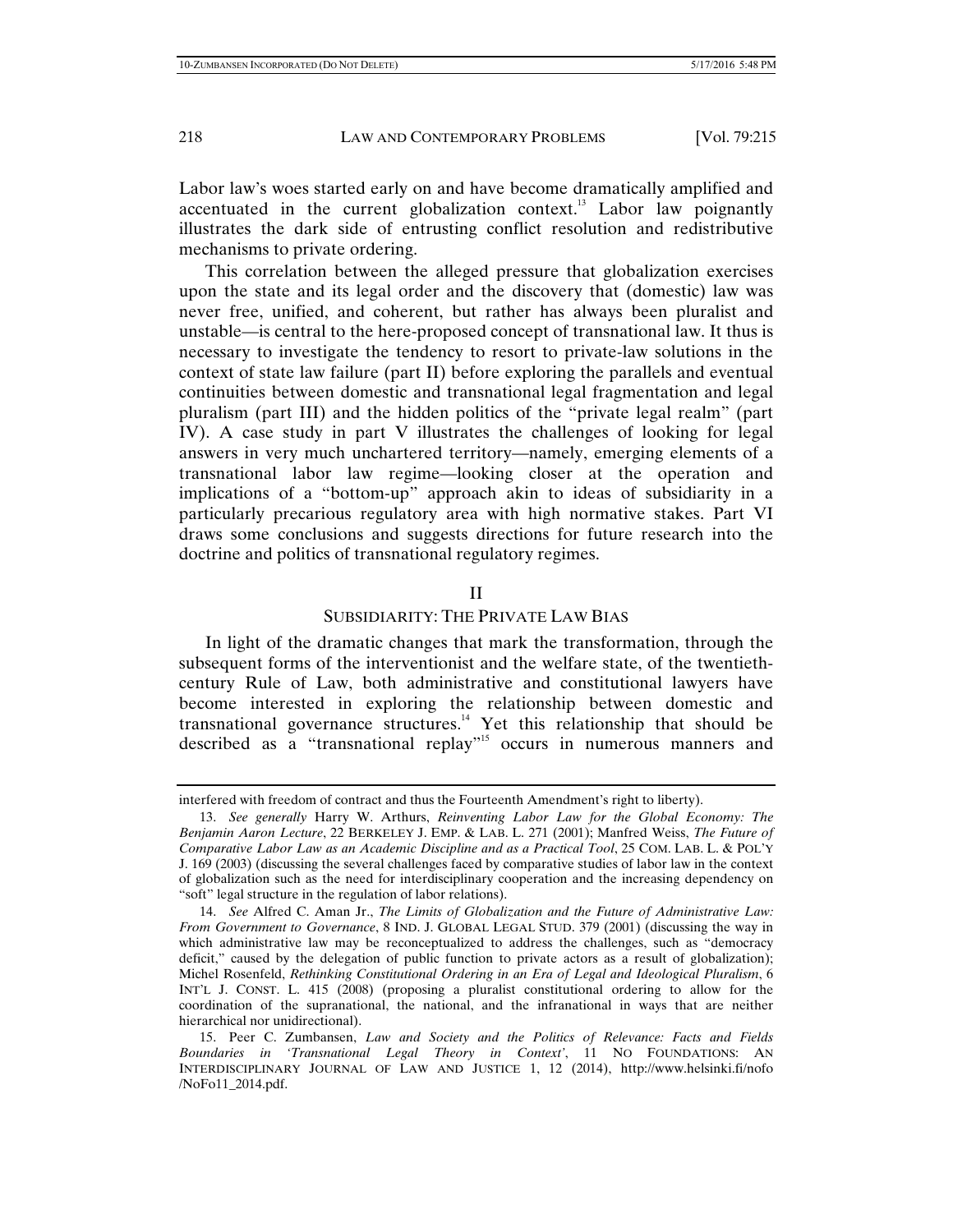prompts critical engagement. Domestic state transformation offers valuable insights for a politically sensitive study of transnationalized regulatory regimes and global good governance dynamics. This is particularly true for a critique of the categories with which different spheres of political authority and legitimacy are distinguished along public-versus-private or state-versus-market lines. It is between those poles that a critique of emerging transnational regulatory regimes must offer insights into the connections as well as the *continuities* between struggles over power and democratic agency within and beyond a nation-state's confines.

For scholars of areas related to market governance, private law has tended to be their first-choice legal approach to address emerging hybrid regulatory regimes.16 The dominant interest in *lex mercatoria* as the quintessential instantiation of transnational law seems to be quite representative.<sup>17</sup> The domestic preference for private law occurs against the background of a long, contested history of demarcating spheres of public and private, state and market as short-forms of normative universes. Private law has long been represented as the sphere where horizontal, contractual engagements occur between autonomous parties, free from governmental intervention. Preference for private over public law is apparent in the context of an established system of political references and routinized arguments.<sup>18</sup>

Prioritizing public over private law rests on the assumption that a clear distinction exists between the two bodies of law. But although the demarcation of spheres of law is a staple of the Western nineteenth- and twentieth-century legal trajectory, it is also one of the most contested distinctions in legal–political thought. Calling one body of law "public" and another one "private" connotes universes of meaning, order, and value—the scope and impact of which must be critically unpacked in order to understand the respective discursive universes in which such references occur.

That kind of scrutiny is hard work and is not frequently undertaken. What is therefore at stake in this impoverished space of making efficient choices between private-versus-public ordering is no longer the political nature of the legal order and its legitimacy. Instead, isolation of private-law solutions from the legal order within such solutions are sought limits perspective on ever-

 <sup>16.</sup> *See, e.g.*, Gralf-Peter Calliess, *Reflexive Transnational Law: The Privatisation of Civil Law and the Civilisation of Private Law*, 23 ZEITSCHRIFT FÜR RECHTSSOZIOLOGIE 185 (2002); Christian Joerges, *The Science of Private Law and the Nation-State*, *in* THE EUROPEANIZATION OF LAW: THE LEGAL EFFECTS OF EUROPEAN INTEGRATION 47 (Francis Snyder ed., 2000).

 <sup>17.</sup> See the seminal volume of THE PRACTICE OF TRANSNATIONAL LAW (Klaus Peter Berger ed., 2001) (recording a conference in Münster in May, 2000, where the result of a scientific survey designed by a Research Team from the Center for Transnational Law of Münster University to clarify the process of transnationalization of commercial law in international contract negotiations, contract drafting, and international commercial arbitration).

 <sup>18.</sup> *See, e.g.*, Gillian K. Hadfield, *The Public and the Private in the Provision of Law for Global Transactions*, *in* CONTRACTUAL CERTAINTY IN INTERNATIONAL TRADE: EMPIRICAL STUDIES AND THEORETICAL DEBATES ON INSTITUTIONAL SUPPORT FOR GLOBAL ECONOMIC EXCHANGES 239, 239–40 (Volkmar Gessner et al. eds., 2009).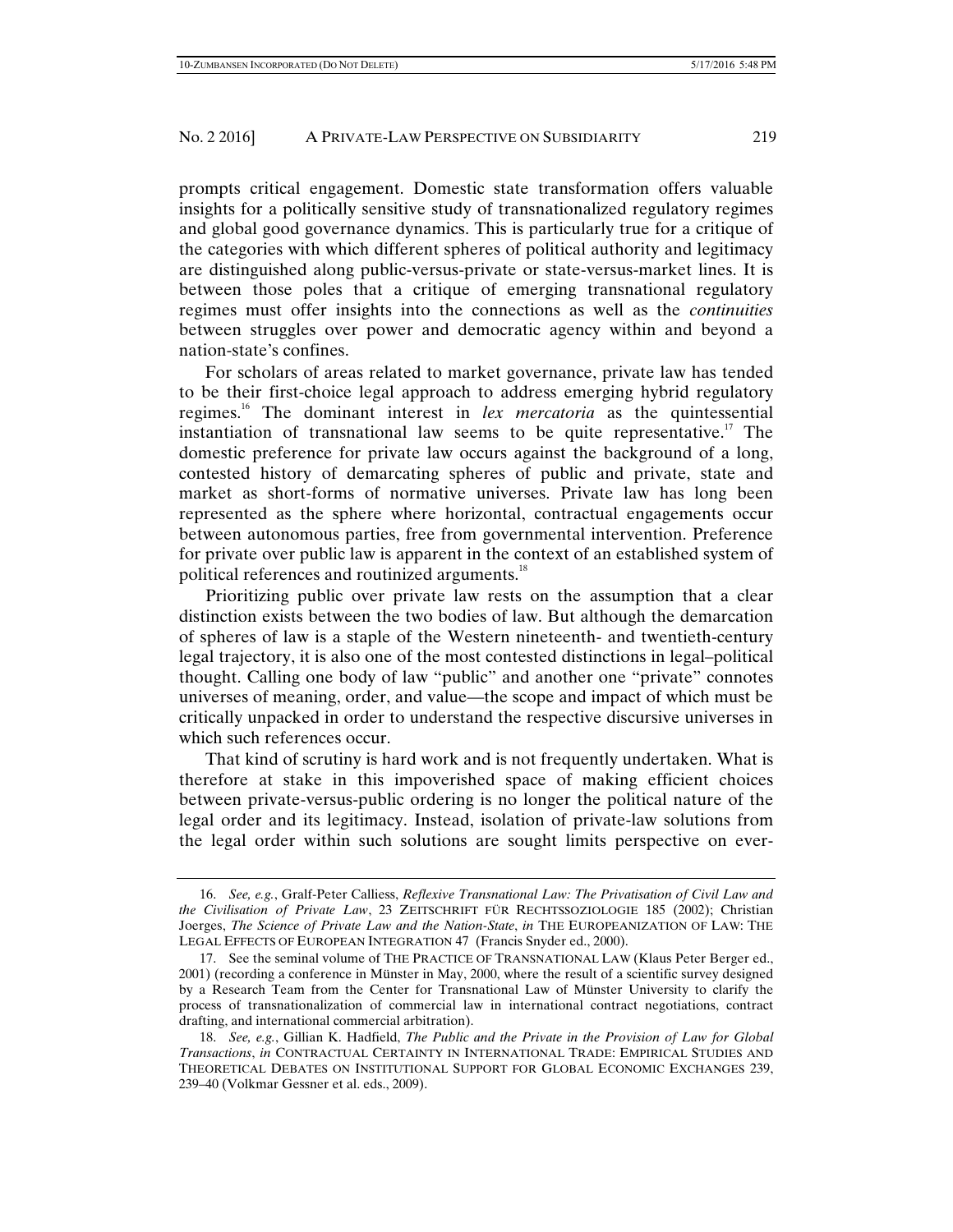present, larger issues. Rather than a deeper reflection about correlations between "public" and "private" ordering regimes, the turn to private law is presented as the mere result of an allegedly simple choice between rationalities of different pragmatic value: government takes too long, becomes too big, and tends to overreach; $\frac{19}{12}$  private contracting is more cost- and time-efficient, discrete, and flexible. The current mainstream appears unimpressed at best, even if at the heart of the quintessential *Lochner* decision stood the labor law and legislative attempts to equalize or mitigate drastic employer–employee bargaining asymmetry. Calls for market-based rather than state-based governance solutions tend to obscure the difference in stakes between different fields of private law. These stakes, in turn, attract little attention in a climate where the market is offered as the only option in face of the state's fading regulatory prerogative of global business affairs.<sup>20</sup> This retreat of the state has become even more troublesome with the fast expansion of global markets. In globally integrated market exchanges, with law facilitating their consolidation and yet failing to generate viable, border-crossing regulation and enforcement regimes, everything becomes precarious. The emerging transnational ideological battle, compared to earlier standoffs in a functioning, constitutionally grounded system of balancing rights, seems to be exceptionally more problematic in a context without clearly identifiable constitutional texts, without a judiciary, and without the institutional representational safety net to rely on for a periodically reversible set of political preferences. This article's discussion of private law does not point to engagement with contract, corporate, or labor law. Instead, in the context of international law's interest in subsidiarity, it focuses on private law in order to illustrate the problems that arise from applying known legal categories to emerging transnational regulatory frameworks, using the case study of labor law to powerfully express the downsides of exposing some of the most vulnerable interests to the dynamics of market-based self-regulation.

Where should the lawyer turn for reference points, foundations, and orientation? Even if a return to available toolkits seems to be the only possible strategy in light of the large-scale absence of effective public-law structures in transnational settings, the degree to which complex and fast-evolving transnational regulatory regimes can be adequately mapped along the delineations of public or private law remains unclear. Whether one is concerned with standard-setting in different areas such as forestry<sup>21</sup> or

 <sup>19.</sup> *See, e.g.*, *Republican Platform: Reforming the Government to Serve the People*, REPUBLICAN NAT'L COMM., https://www.gop.com/platform/reforming-government (last visited Sept. 27, 2015) (detailing the U.S. Republican Party platform).

 <sup>20.</sup> *See, e.g.*, Veronique De Rugy, *The Best Regulator? That's Easy. It's the Market*, THE DAILY BEAST (Oct. 16, 2014, 5:45 AM), http://www.thedailybeast.com/articles/2014/10/16/the-best-regulatorthat-s-easy-it-s-the-market.html.

 <sup>21.</sup> *E.g.*, Erroll Meidinger, *The Administrative Law of Global Private–Public Regulation: The Case of Forestry*, 17 EUR. J. INT'L L. 47 (2006).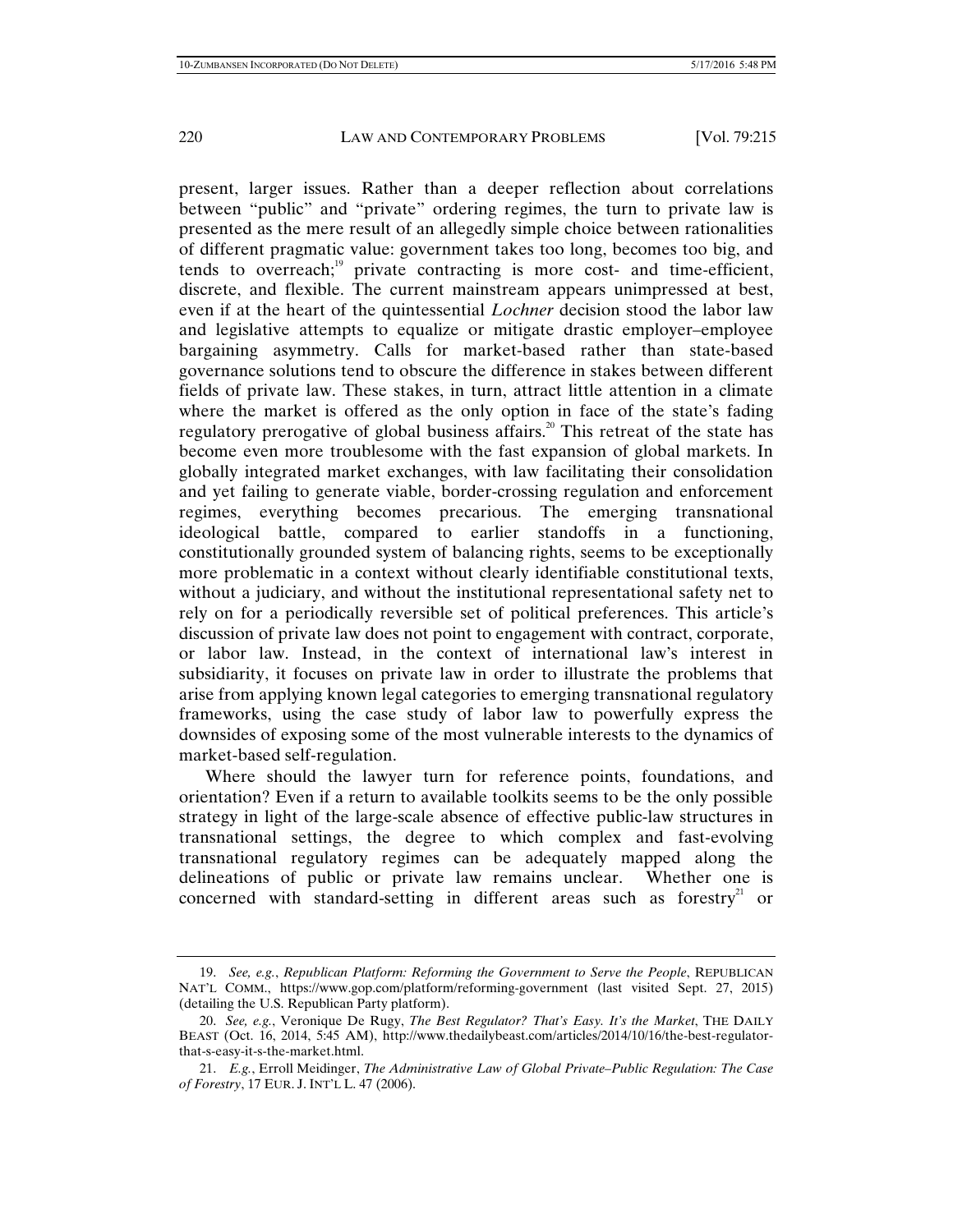$\arccos$  accounting,<sup>22</sup> or with standards pertaining to labor and environmental conditions within global supply chains, $2<sup>3</sup>$  the central challenge is determining how to understand and conceptualize such regimes against the background of a critical engagement with the public–private distinction, as it has been proposed in the context of domestic state transformation.<sup>24</sup> While the proliferation of transnational regulatory regimes responds to and is driven by far-reaching transformations in states and markets, a critical scrutiny of the foundations of these developments' legitimacy is seriously lagging behind.

Conceptual and terminological proposals abound: notions such as "private authority, $\frac{1}{2}$  "transnational private regulatory governance,"<sup>26</sup> and "transnational" law" itself<sup>27</sup> evince a fast-evolving laboratory of empirical, doctrinal, and conceptual analyses. But rather than attempting to "bring the state back in," like a global lion tamer, research on diverse industries points to the need to develop responsive, evolutionary, and adaptive regulatory strategies, taking into account the multilayered nature of processes and practices under investigation.<sup>28</sup> References to "private" as opposed to "public" forms of regulation should not be read as indicating a clear choice between neatly separable regulatory responses. Instead, the turn to private transnational governance suggests a *complementing* and, in some cases, a far-reaching *decentering* of a formerly state-based regulatory response regime, resulting in the combination of hard and soft, formal and informal regulatory elements. But consequently, the current transnationalization of regulatory regimes in a global, functionally differentiated society is only partially receptive to the same normative critique that the waning welfare states in Western democracies prompted in the 1980s.<sup>29</sup>

 <sup>22.</sup> *E.g.*, Dieter Kerwer, *Rules That Many Use: Standards and Global Regulation*, 18 GOVERNANCE 611 (2005); Walter Mattli & Tim Büthe, *Global Private Governance: Lessons from a National Model of Setting Standards in Accounting*, 68 LAW & CONTEMP. PROBS., nos. 3 & 4, 2005, at 225.

 <sup>23.</sup> *E.g.*, RICHARD M. LOCKE, THE PROMISE AND LIMITS OF PRIVATE POWER: PROMOTING LABOR STANDARDS IN A GLOBAL ECONOMY (2013).

 <sup>24.</sup> *E.g.*, Günter Frankenberg, *Shifting Boundaries: The Private, the Public, and the Welfare State*, *in* THE MIXED ECONOMY OF SOCIAL WELFARE 72 (Michael B. Katz & Christoph Sachße eds., 1996); Lester M. Salamon, *The New Governance and the Tools of Public Action: An Introduction*, 28 FORDHAM URB. L.J. 1611 (2001) (discussing the engagement of private third parties in the delivery of public goods by government as new tools used to cope with public problems).

 <sup>25.</sup> *See generally* PRIVATE AUTHORITY AND INTERNATIONAL AFFAIRS (A. Claire Cutler, Virginia Haufler & Tony Porter eds., 1999) (exploring private firms' attempt to establish rules and standards in global commerce, in the absence of governmental action, through case studies in both contemporary and historical perspective).

 <sup>26.</sup> *See generally* Symposium, *Transnational Private Regulatory Governance: Regimes, Dialogue, Constitutionalization*, 13 GERMAN L.J. 1269 (2012).

 <sup>27.</sup> *See generally* PHILIP C. JESSUP, TRANSNATIONAL LAW (1956). For a critical appraisal see Christian Tietje, Alan Brouder & Karsten Nowrot eds., *Philip C. Jessup's* Transnational Law *Revisited*—*On the Occasion of the 50th Anniversary of Its Publication*, BEITRÄGE ZUM TRANSNATIONALEN WIRTSCHAFTRECHT [ESSAYS IN TRANSNAT'L L.], no. 50, Feb. 2006, http://www.wirtschaftsrecht.uni-halle.de/sites/default/files/altbestand/Heft50.pdf.

 <sup>28.</sup> *See generally* Symposium, *Equator Principles*, 5 TRANSNAT'L LEGAL THEORY 331 (2014).

 <sup>29.</sup> *See, e.g*., Jürgen Habermas, *The New Obscurity: The Crisis of the Welfare State and the Exhaustion of Utopian Energies*, *in* THE NEW CONSERVATISM: CULTURAL CRITICISM AND THE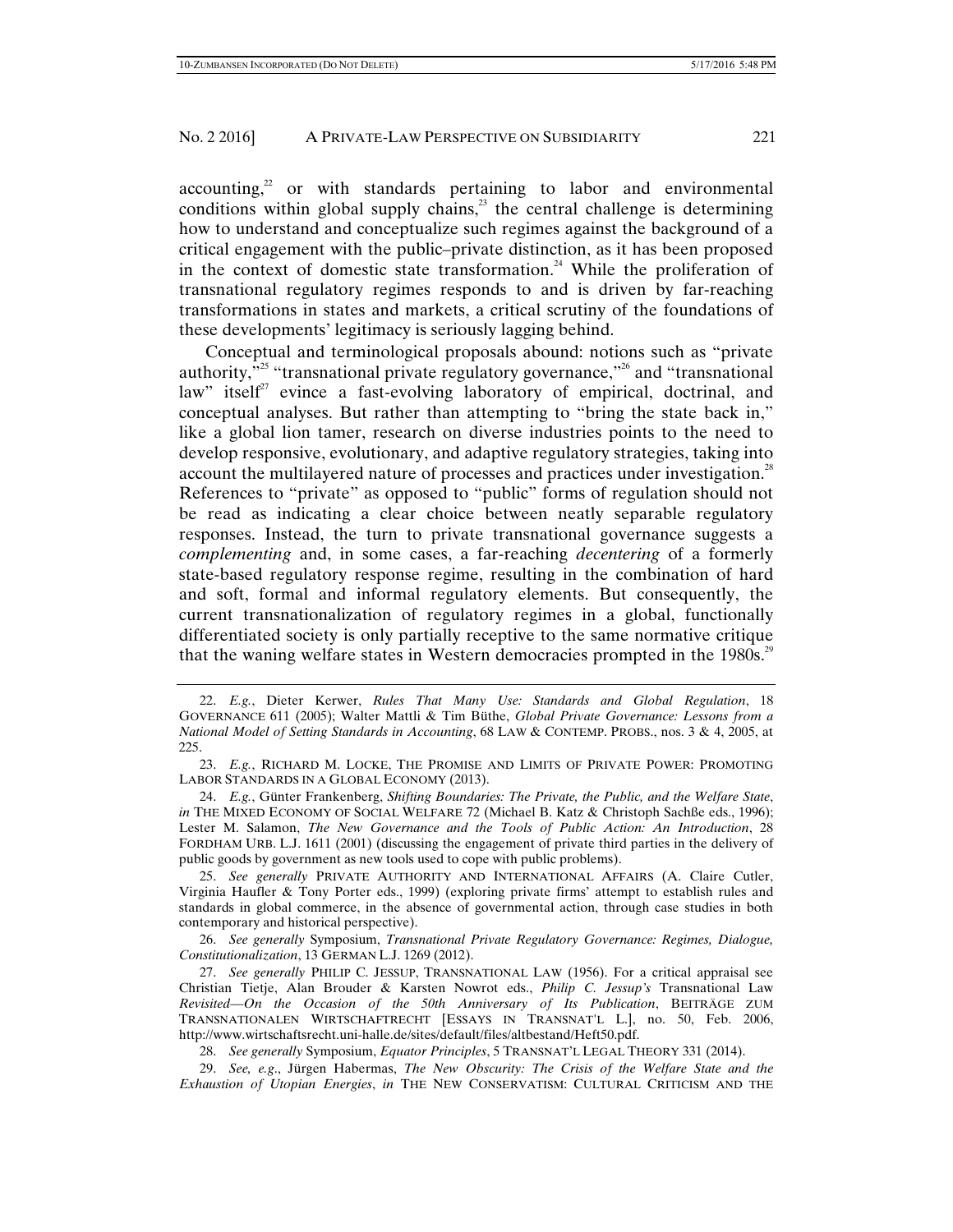Instead, today's critique is in need of a comprehensive grounding of its premises and starting points in a postnational, postdemocratic context. Without the regulatory state and redistributive politics as bargaining tokens, one must develop a more contextual critique within transnational regulatory regimes such as labor and human rights law, where the traditional, nation-state reference points of state versus market or public versus private are of only limited value.<sup>30</sup>

Subsidiarity has recently been receiving considerable attention within public international law. The foregoing could be seen as pointing to the domestic as well as transnational private law undercurrents. One can observe at the same time that international lawyers take the cues of seminal political economy work and start looking for "small-scale," "bottom-up," and decentralization solutions.<sup>31</sup> These possible long-term reorientations invite a closer look, especially as to how this new interest in subsidiarity relates to the justmentioned positions, which were long ago developed in the context of debates around the limits of state action<sup>32</sup> and the appropriate level of public authority.<sup>33</sup> This article unearths the political dimensions of this recent interest in subsidiarity among international lawyers before turning to transnational law as the site of engagement with both institutional and normative consequences of the alluded-to transformation of state-based governance structures and the proliferation of private and hybrid regulatory regimes.

#### III

# WHY SUBSIDIARITY? DREAMING OF BOTTOM-UP SOVEREIGNTY

## IN FRAGMENTED LEGAL ORDERS

International law's interest in subsidiarity appears to develop at a time when the status of the discipline is increasingly uncertain. Against the backdrop of one of its worst identity crises during the Kosovo conflict—a crisis that deepened dramatically after 9/11 and the War in Iraq—international law has become one of the most hotly debated legal fields.

HISTORIANS' DEBATE 48 (Jürgen Habermas ed., Shierry Weber Nicholsen trans., 1989). This essay by Habermas is one of the most often, and by now canonically, used references for this point.

 <sup>30.</sup> *See* H. W. Arthurs, *Reinventing Labor Law for the Global Economy: The Benjamin Aaron Lecture*, 22 BERKELEY J. EMP. & LAB. L. 271, 284 (2001); Kevin Kolben, *Transnational Labor Regulation and the Limits of Governance*, 12 THEORETICAL INQUIRIES IN LAW 403, 404 (2011).

 <sup>31.</sup> *See, e.g.*, Andreas Follesdal, *Subsidiarity*, 6 J. POL. PHIL. 190 (1998); Friedrich Hayek, *The Use of Knowledge in Society*, 35 AM. ECON. REV. 519 (1945) (arguing against the establishment of a Central Pricing Board by highlighting the dynamic and organic nature of market price fluctuation that consolidates and communicates a multitude of market information effectively); Charles M. Tiebout, *A Pure Theory of Local Expenditures*, 64 J. POL. ECON. 416 (1956) (proposing a model where citizens choose municipalities in accordance with their preference for the provision of public goods and local taxation, which in turn sorts population into optimum communities).

 <sup>32.</sup> *See generally* FRIEDRICH A. HAYEK, THE ROAD TO SERFDOM (1944) (warning of the danger of tyranny that inevitably results from government control of economic decisionmaking through central planning).

 <sup>33.</sup> *See generally* Tiebout, *supra* note 31.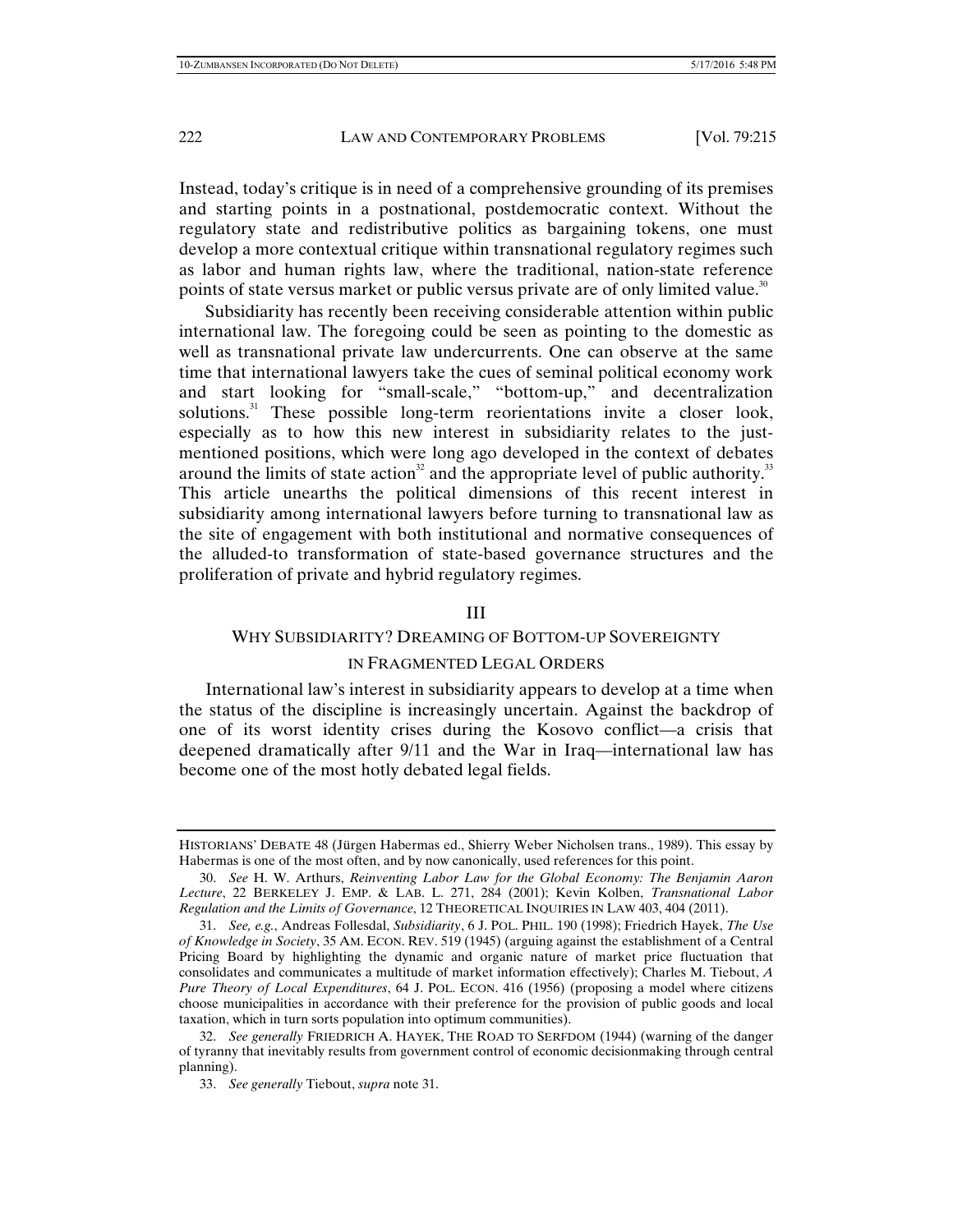The field's short history<sup>34</sup> has nevertheless been a very lively one, albeit with the threat of apology triumphing over utopia<sup>35</sup> never convincingly disarmed. The very instability of international law is amplified by its origins in both ideological and methodological contestation. This background illustrates the degree to which international law's interest in subsidiarity builds on the longerstanding investigations into its structure and architecture, focusing (especially in recent years) on questions of unity, coherence, and fragmentation. The current interest in subsidiarity echoes international lawyers' debates regarding the notion of fragmentation. Those debates became prominent about a decade ago, as the proliferation of transnational regulatory regimes and an increasingly functionally differentiated transnational judiciary prompted international lawyers to search for grounding assumptions about the role of states, international organizations, and their interaction.<sup>36</sup> Of great significance has

been the engagement among international lawyers with the phenomenon of fragmentation,37 relating to both diversification and pluralization "of *substantive norms*, [that is], the complex interactions caused by the existence of a staggering variety of substantive sources of international law, made up of tens of thousands of international treaties in addition to customary rules,"<sup>38</sup> on the one hand, and the "fragmentation of international *authority* . . .<sup>339</sup> concerned "not with the interrelationship between rules, as such, but rather with the distribution of power (in the legal sense of the word) among the plethora of international and national institutions and organisations who produce, interpret and apply international law,"40 on the other. Additionally, a critical introspection of

 36. *See generally* STEVEN WHEATLEY, THE DEMOCRATIC LEGITIMACY OF INTERNATIONAL LAW (2010).

 <sup>34.</sup> *See* MARTTI KOSKENNIEMI, THE GENTLE CIVILIZER OF NATIONS: THE RISE AND FALL OF INTERNATIONAL LAW 1870–1960 (2002) (recounting the emergence of a liberal sensibility in international law in the late nineteenth century to its subsequent decline after the Second World War).

 <sup>35.</sup> *See generally* MARTTI KOSKENNIEMI, FROM APOLOGY TO UTOPIA: THE STRUCTURE OF INTERNATIONAL LEGAL ARGUMENT (1989) (demonstrating how international law becomes dangerous to the contrasting criticisms of being either an irrelevant moralist Utopia or a manipulable facade for state interests).

 <sup>37.</sup> *E.g.*, Int'l Law Comm'n, Rep. on the Work of Its Fifty-Eighth Session, U.N. Doc. A/61/10 400–23 (2006) (documenting the fragmentation of sources and institutions in public international law); *see generally* Martti Koskenniemi & Paivi Leino, *Fragmentation of International Law? Postmodern Anxieties*, 15 LEIDEN J. INT'L L. 553 (2002) (arguing that the proliferation of international tribunals and their use to further new interests does not warrant excessive worries over fragmentation of international law, and should be viewed instead as an institutional expression of political pluralism internationally).

 <sup>38.</sup> Tomer Broude, *Fragmentation(s) of International Law: On Normative Integration as Authority Allocation*, *in* THE SHIFTING ALLOCATION OF AUTHORITY IN INTERNATIONAL LAW: CONSIDERING SOVEREIGNTY, SUPREMACY AND SUBSIDIARITY 99, 101–102 (Tomer Broude & Yuval Shany eds., 2008).

 <sup>39.</sup> *Id.* at 104.

 <sup>40.</sup> *Id.* at 102; *see generally* PHILIPPA WEBB, INTERNATIONAL JUDICIAL INTEGRATION AND FRAGMENTATION (2013) (addressing whether the growing number of international judicial bodies render decisions that are largely consistent with one another, which factors influence this (in)consistency, and what this tells us about the development of international law by international courts and tribunals).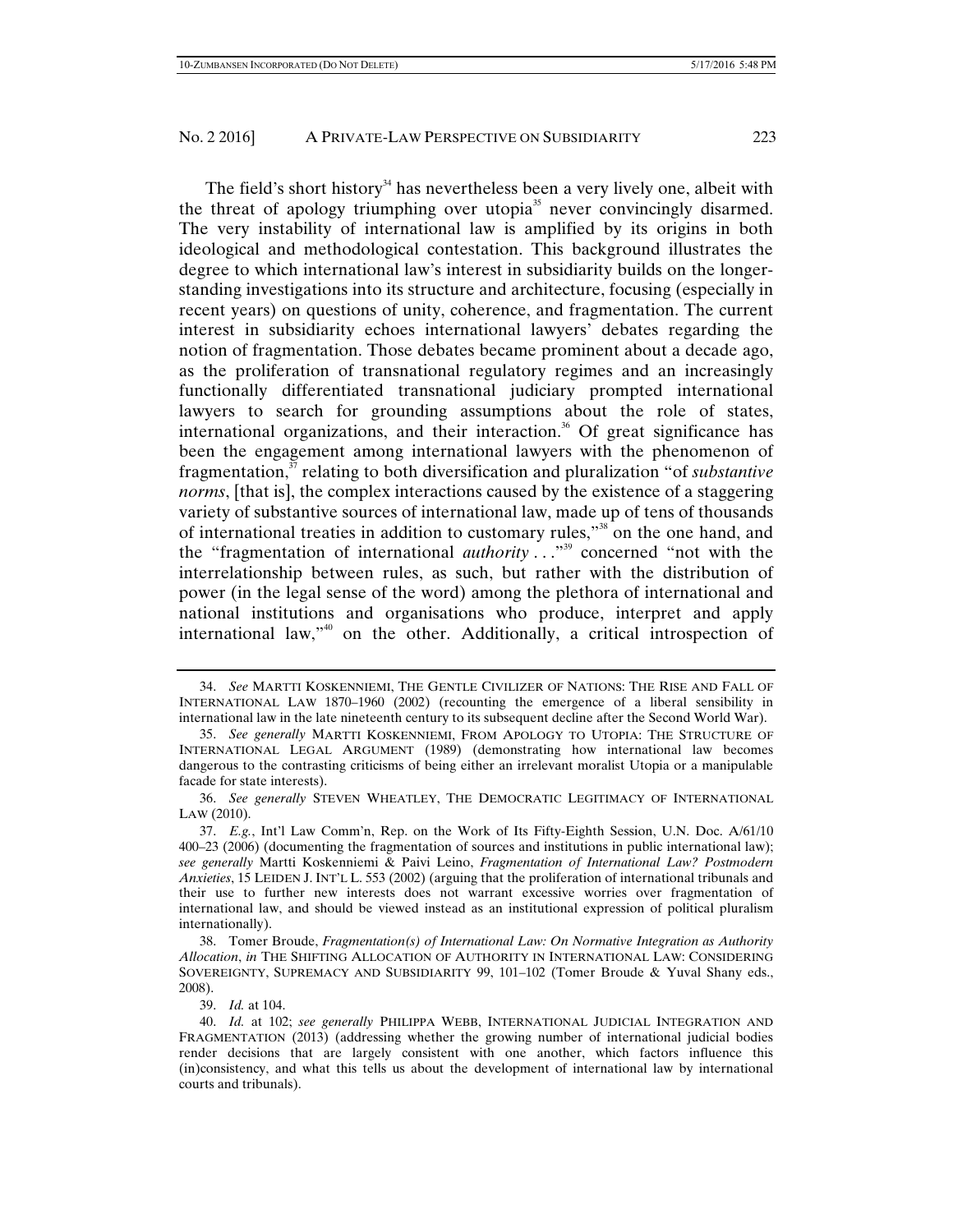sovereignty, both from within<sup>41</sup> and outside<sup>42</sup> the Western–liberal edifice of international law drives a lively debate over the proprieties and foundations of the field. Without probing the international law's internal debate over the merits and perhaps future of a comprehensive concept of subsidiarity much further, this context of a transnationalization of regulatory regimes will not only continue to play a great role in ongoing attempts at understanding the emerging international legal landscape, it will lead to ever sharper accentuation of the ideological–political stakes in the normative discussion about the role and value of international law.

Turning from international law to transnational law provides a more sensitive discursive framework for the institutional and normative implications of a turn to subsidiarity and bottom-up governance. Here, this article reengages with the theme of fragmentation by placing particular emphasis on its nature. Analysis of fragmentation through the lens of transnational law, here understood as a method rather than a distinct legal field, shows that descriptions of allegedly "real" constellations such as the "unity of (domestic or international) law<sup> $m<sup>33</sup>$ </sup> are in fact normative assessments, more prescriptive than descriptive. Critical deconstruction can show the stakes involved in making arguments for or against fragmentation, and for or against an allegedly interventionist state.

Studying fragmentation through the lens of transnational law facilitates unpacking the normative implications of arguments regarding merits or risks of bottom-up governance, subsidiarity, and diffused public authority. In contrast to international law, transnational law is even less certain about the constituents, boundaries, and foundations of itself as a field. Its regulatory purpose, doctrinal basis, judicial forum, and normative hierarchy are even less clearly defined than the correlatives in international law. Transnational law, with its roots in international law, conflict of laws, comparative law, and sociological jurisprudence, seems to have an even more precarious stand than international law in dealing with fragmentation and globalization. But this allows transnational lawyers perhaps to exercise certain discretion in conceptualizing and connecting different research agendas and in developing an innovative ethnographic investigative strategy. A normative–institutional focus

 <sup>41.</sup> *See, e.g.*, Henkin, *supra* note 2 (arguing that the sovereignty of states in international law is essentially a mistake).

 <sup>42.</sup> *See, e.g.*, Lillian Aponte Miranda, *The Role of International Law in Intrastate Natural Resource Allocation: Sovereignty, Human Rights, and Peoples-Based Development*, 45 VAND. J. TRANSNAT'L L. 785 (2012) (arguing that while international law may have been originally concerned with the allocation of land and natural resources in only an interstate context, it plays a distributive role today in an intrastate context); Rebecca Tsosie, *Climate Change and Indigenous Peoples: Comparative Models of Sovereignty*, 26 TUL. ENVTL. L.J. 239 (2013) (highlighting the need to merge the international and domestic frameworks of sovereignty to meet the challenges of climate change for indigenous peoples).

 <sup>43.</sup> The theme of "unity of the legal order" has been the focus of a number of studies by German authors. *See, e.g.*, MANFRED BALDUS, DIE EINHEIT DER RECHTSORDNUNG (1995); DAGMAR FELIX, EINHEIT DER RECHTSORDNUNG. ZUR VERFASSUNGSRECHTLICHEN RELEVANZ EINER ARGUMENTATIONSFIGUR (1998).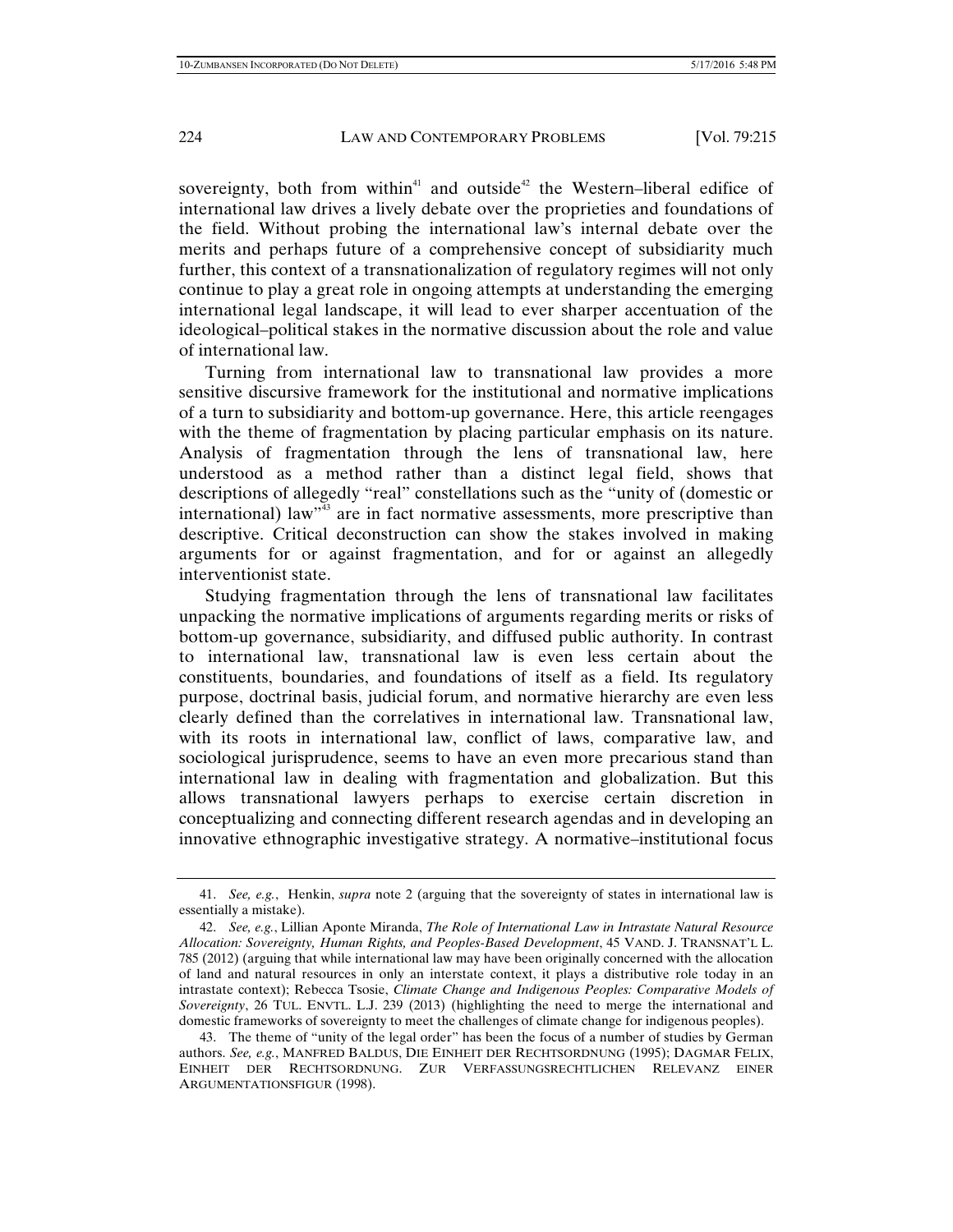on the "actors, norms, and processes"<sup>44</sup> in transnational governance must be brought together with both socio-legal and political analysis<sup>45</sup> of the law–nonlaw distinction in "the distinction between law and fact," $\phi$ " with the testing case for transnational law being its ability to develop a framework of Actors-Norms-Processes (A-N-P) into a concept combining both public and private law perspectives on a legal sociological basis.

At the center of an approach such as A-N-P is an understanding of law that does not take a particular historical, institutional, or normative framework for granted when delineating the boundaries and substance of an area of law. Rather, the approach of "transnational legal pluralism"<sup>47</sup> proposes to preempt the identification of regulatory structures, rights creation, and legitimacy guarantees from an objective or even universal standpoint regarding an underlying but asserted and immunized theory of law. The aim is to use A-N-P to invite different and competing, perhaps incompatible, concepts of normcreation, political representation, and participation to render visible differences in understanding law's role in various societal settings. A-N-P is at the basis of this article's political critique of the use of normative hierarchy or multilevel governance arguments with regard to subsidiarity both from a public (international) and private law perspective.

The debate over transnational law as a field or method cannot escape engagement with legitimacy. It inevitably becomes an investigation into the political dimensions of the legal pluralist order. This becomes obvious in areas of transnational regulatory conflicts that illustrate the porosity of the protective fabric that law is asked to cast over the interests of the most vulnerable, $48$  such as labor law, investment arbitration,<sup>49</sup> food safety,<sup>50</sup> or environmental law.<sup>51</sup> At

 46. *See, e.g.*, BOAVENTURA DE SOUSA SANTOS, TOWARD A NEW LEGAL COMMON SENSE: LAW, GLOBALIZATION, AND EMANCIPATION 470 (2002); Gunther Teubner, *Breaking Frames: The Global Interplay of Legal and Social Systems*, 45 AM. J. COMP. L. 145, 149 (1997).

 47. *See generally* Peer Zumbansen, *Transnational Legal Pluralism*, 1 TRANSNAT'L LEGAL THEORY 141 (2010).

 48. *See* Susan Marks, *Law and the Production of Superfluity*, 2 TRANSNAT'L LEGAL THEORY 1, 4 (2011).

 <sup>44.</sup> *See* Peer Zumbansen, *Defining the Space of Transnational Law: Legal Theory, Global Governance and Legal Pluralism*, 21 TRANSNAT'L L. & CONTEMP. PROBS. 305, 308 (2012).

 <sup>45.</sup> *See, e.g.*, Roger Cotterrell, *What is Transnational Law?*, 37 LAW & SOC. INQUIRY 500 (2012) (considering what approaches may be most productive, and what key issues need to be addressed, to make sense of broad trends in law's extension beyond the boundaries of nation-states); Prabha Kotiswaran, *Do Feminists Need an Economic Sociology of Law?*, 40 J. L. & SOC'Y 115 (2013) (offering an economic sociology of law pursued in legal ethnographic terms as a way of revitalizing contemporary feminist legal thought on the market and the economy, illustrating its use in the context of international anti-trafficking law and transnational surrogacy).

 <sup>49.</sup> *See* GUS VAN HARTEN, INVESTMENT TREATY ARBITRATION AND PUBLIC LAW (2006); Muthucumaraswamy Sornarajah, *Power and Justice: Third World Resistance in International Law*, 10 SINGAPORE Y.B. OF INT'L L. 19 (2006).

 <sup>50.</sup> *See* Alexia Herwig, *Transnational Governance Regimes for Foods Derived from Bio-Technology and Their Legitimacy*, *in* TRANSNATIONAL GOVERNANCE AND CONSTITUTIONALISM 199 (Gunther Teubner, Christian Joerges & Inger-Johanne Sand eds., 2004).

 <sup>51.</sup> *See* Usha Natarajan, *TWAIL and the Environment: The State of Nature, the Nature of the State,*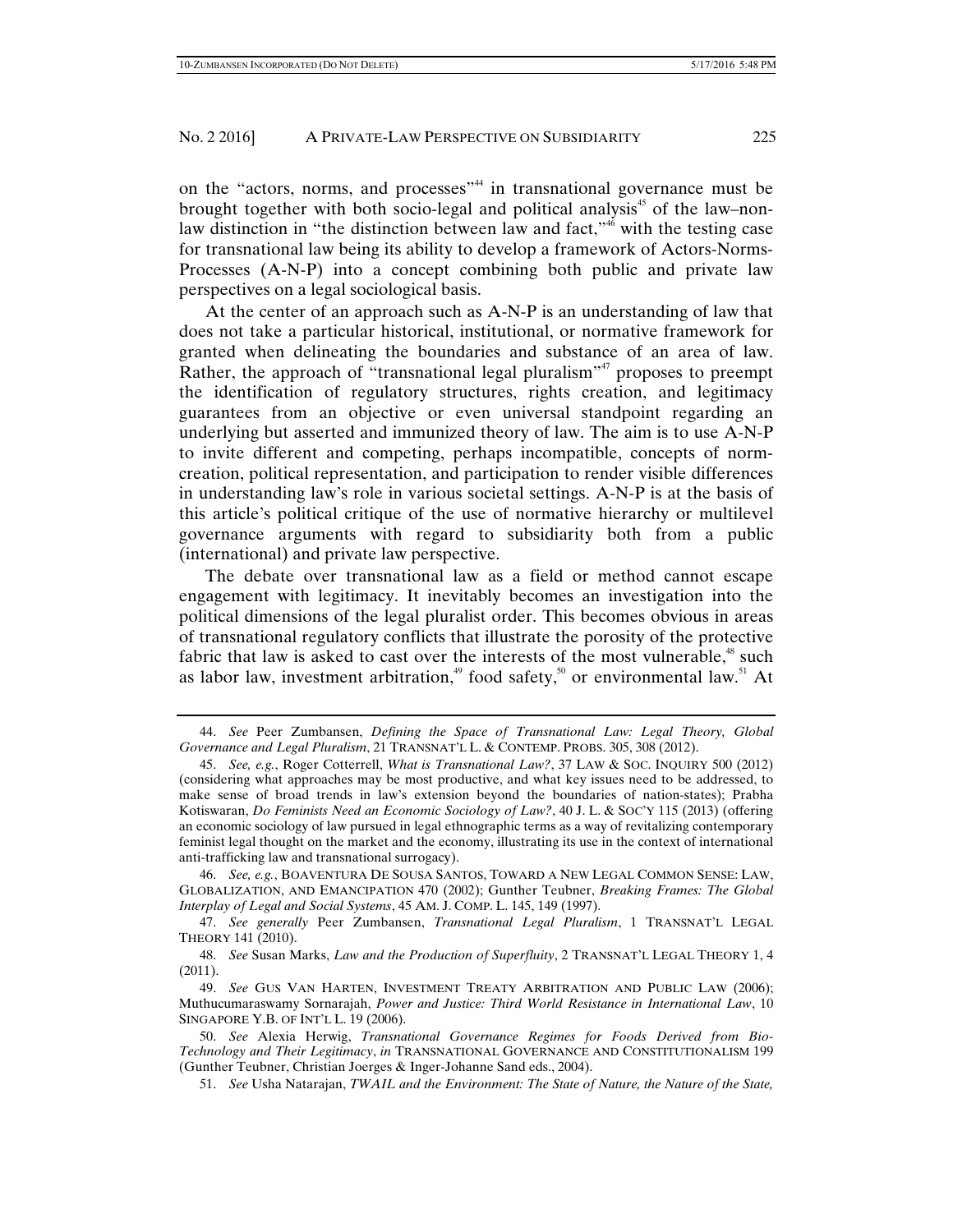the heart of these areas are conflicts concerning agency, exclusion and inclusion, and power, even if debated and negotiated in apparently "technical" terms.<sup>52</sup> Such conflicts concern the political architecture of the system itself. They direct our attention to the construction of allocations of authority. It is from that perspective that this article returns to the status of private law.

#### IV

## THE POLITICS OF THE PRIVATE

Although this article focuses on the political construction of the overall system, private law offers an interesting perspective. Behind the calls for marketization and private law–based regulatory approaches there is no aspiration for what public lawyers would frame as a coherent, all-encompassing legal system of authority. Instead, the preference for private law seems to be based on the idea that the market (rather than the state) can improve individual welfare, for example, by promoting regulatory competition<sup>53</sup> or decentralization.<sup>54</sup> The displacement of a public law perspective by a private law perspective, however, results in the invocations of a more coherent system of ordered hierarchy with a particularly carved-out place for subsidiarity to be pursued in pure self-interest. The private law bias, in turn, tends to disregard the "bigger picture," which would allow us to acknowledge the distributive effects of the overall system on vulnerable parties. In Hayek's construction of regulatory competition, which has become formative for market governance law under new institutional economics, the legal system is a backup plan, an emergency construct to be called upon only in a situation of market failure.<sup>55</sup> The irony that markets are not "natural" creatures but are constituted by law and governed by property rights and by indirect and direct redistributive politics<sup>56</sup> mostly seems lost on authors espousing Hayek's view. Instead, one is presented with a juxtaposition of law as a nonfoundational realm of "formal

*and the Arab Spring*, 14 OR. REV. INT'L L. 177 (2012); *see also* INTERNATIONAL ENVIRONMENTAL LAW AND THE GLOBAL SOUTH (Shawkat Alam et al. eds., 2015) (surveying both the historical origins of the North–South divide in European colonialism as well as its contemporary manifestations on a range of issues such as food justice, energy justice, indigenous rights, trade, and emphasizing the Global South's priorities and perspectives in the face of environmental problems).

 <sup>52.</sup> *See* Richard Ford, *Law's Territory (A History of Jurisdiction)*, 97 MICH. L. REV. 843, 898 (1999) ("Both individual rights and the formal rules of jurisdiction are 'technologies of the self'; they are discourses and concrete acts that define political selfhood and provide the model for biological individuals to 'perform themselves' as (autonomous, rational, profit-maximizing, god fearing, desiring, willful, raced, sexed) selves.").

 <sup>53.</sup> *See generally* Hayek, *supra* note 31; Roberta Romano, *Law as Product: Some Pieces of the Incorporation Puzzle*, 1 J. L. ECON. & ORG. 225 (1985).

 <sup>54.</sup> *See generally* Tiebout, *supra* note 31.

 <sup>55.</sup> See Hayek's famous depiction of the role of the state in a system of rule of law, HAYEK, *supra* note 32, at 112–13 ("Within the known rules of the game the individual is free to pursue his personal ends and desires, certain that the powers of government will not be used deliberately to frustrate his efforts.").

 <sup>56.</sup> DUNCAN KENNEDY, THE RISE AND FALL OF CLASSICAL LEGAL THOUGHT 6–8 (2006).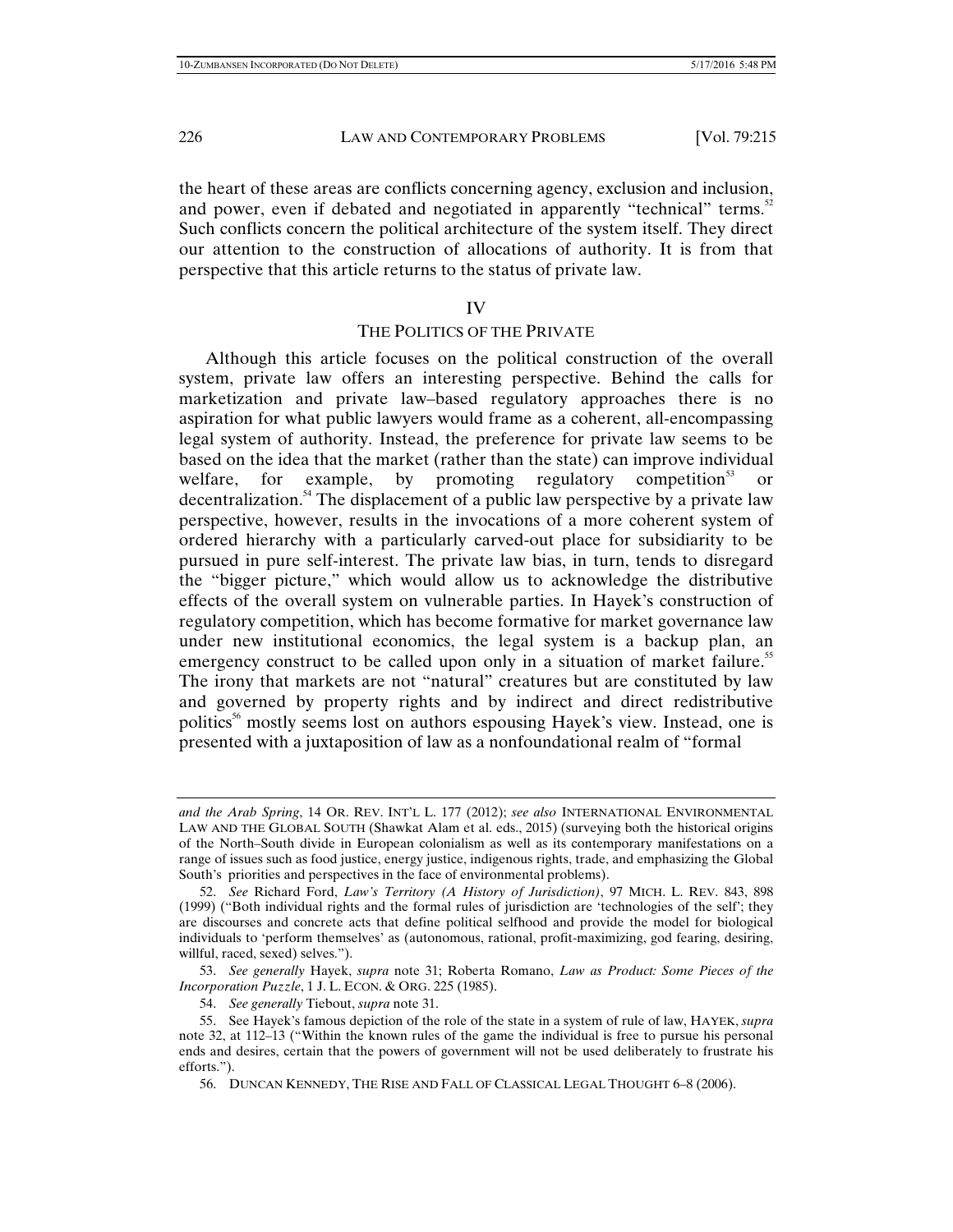norms" and "social norms" that allegedly govern all relations in society—unless hampered by the interventionist state politics via legislation or judicial act. $57$ 

For international and private lawyers alike, invocations of subsidiarity regularly imply coexistence of different normative systems, even if they are only concerned with reversal of a formal normative, institutional hierarchy. And although a public lawyer may emphasize how the overall system might attain integrity and stability, the private lawyer appears much less interested in overall effect. References to subsidiarity and private government can often prove to have a destabilizing and disintegrating effect, seen from a public law perspective. From the perspective of libertarian-oriented private law, the disintegration and weakening of central government is not seen as a threat, but rather as the natural side effect of lower-level empowerment and protection of individual rights.<sup>58</sup> This is exactly the paradox in a public-and-private-law reading of dynamics such as regulatory competition, illustrated, for example, by concerns about competing or conflicting investment arbitration awards.<sup>59</sup> A parallel reading of subsidiarity invocations in both international and private law says much about how subsidiarity is supposed to subject the entire control architecture to critique, but from diametrically opposed viewpoints. The demarcation of boundaries and levels of regulatory competence is fundamentally an investigation into the normative foundation of the order. This investigation will proceed differently depending on whether we start from a public or a private law perspective. Whereas, from a public law perspective, it is all about coherence, integrity, and effectiveness, private lawyers can problematically foster the opposite, $62$  as long as one accepts the law–social norms distinction put forward so persuasively by New Institutional Economics,

 <sup>57.</sup> *See, e.g.*, David Charny, *Illusions of a Spontaneous Order: 'Norms' in Contractual Relationships*, 144 U. PA. L. REV. 1841 (1996) (discussing the supplementary role of non-legal norms in commercial transactions); Peer Zumbansen, *Law after the Welfare State: Formalism, Functionalism and the Ironic Turn of Reflexive Law*, 56 AM. J. COMP. L. 769 (2008) (analyzing the contemporary emergence of neoformalist and neofunctionalist approaches to lawmaking at a time when the state is seeking to reassert, reformulate, and reconceptualize its regulatory competence, both domestically and transnationally through a comparison of the American and German experiences with the rise of social interventionist state).

 <sup>58.</sup> *See generally* FRIEDRICH A. HAYEK, LAW, LEGISLATION AND LIBERTY, VOLUME 1: RULES AND ORDER (1973).

 <sup>59.</sup> *See, e.g.*, VAN HARTEN, *supra* note 49, at 1–11; Broude, *supra* note 38, at 105–06.

 <sup>60.</sup> *See* Lawrence M. Friedman, *Borders: On the Emerging Sociology of Transnational Law*, 32 STAN. L. REV. 65, 65 (1996) ("[Social sciences] face obstacles whenever and wherever it tries to cross borders and compare institutions in different societies."); Ford, *supra* note 52.

 <sup>61.</sup> *See generally* Joseph H.H. Weiler, *The Geology of International Law*—*Governance, Democracy and Legitimacy*, 64 ZEITSCHRIFT FÜR AUSLÄNDISCHES ÖFFENTLICHES RECHT UND VÖLKERRECHT [ZaöRV] 547 (2004); Mattias Kumm, *The Legitimacy of International Law: A Constitutionalist Framework of Analysis*, 15 EUR. J. INT'L L. 907 (2004).

 <sup>62.</sup> *See, e.g.*, Markus Jachtenfuchs, *The Governance Approach to European Integration*, 39 J. COMMON MARKET STUD. 245 (2001); Christian Joerges, *Economic Law, the Nation-State and the Maastricht Treaty*, *in* EUROPE AFTER MAASTRICHT: AN EVER CLOSER UNION? 29 (Renaud Dehousse ed., 1994).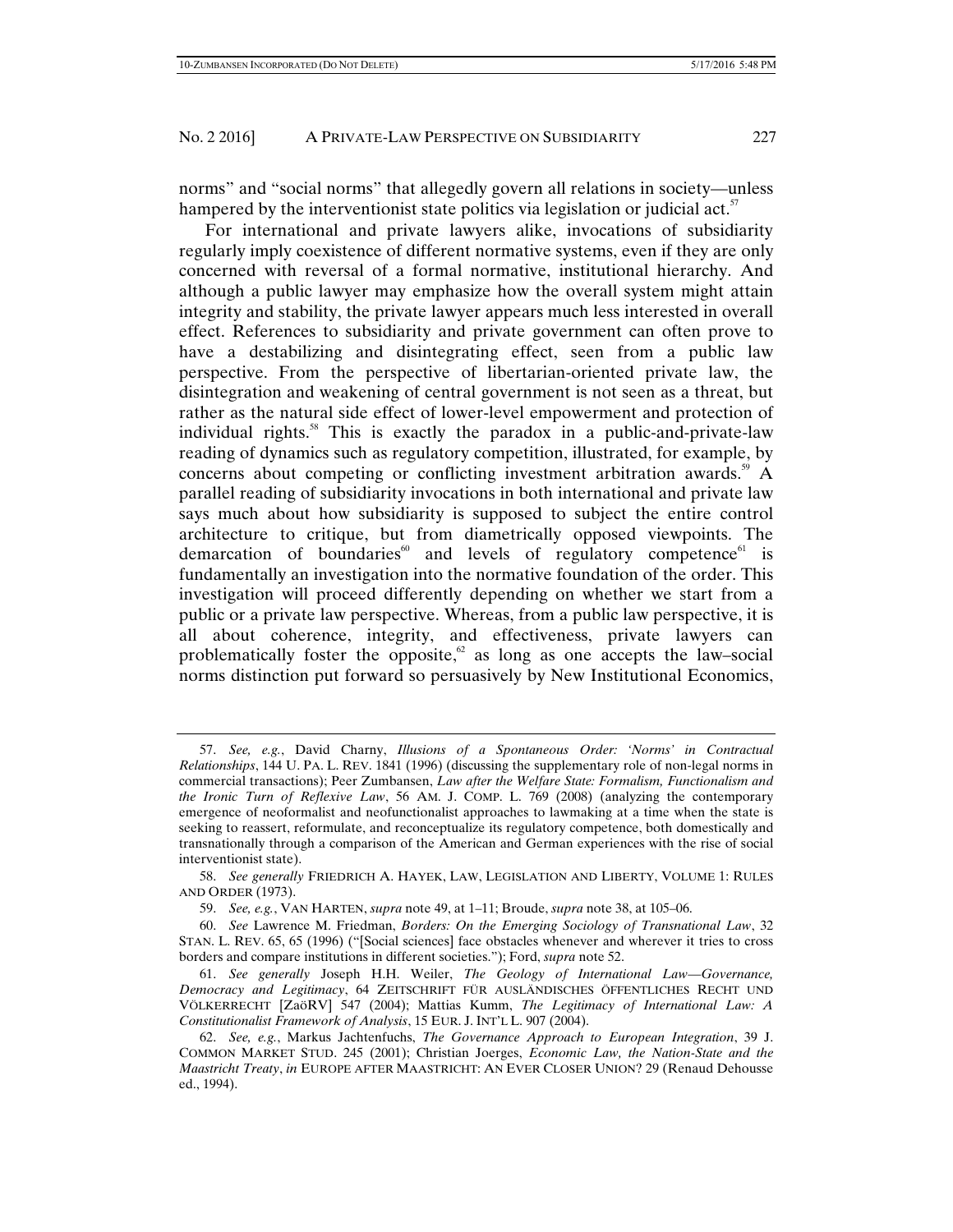law and economics, as well as the so-called social norms scholars.<sup>63</sup> Remarkably, the turn to social norms occurs in the most straightforward manner and seemingly without any awareness of long-standing legal–sociological and legal– anthropological insights into the facts and politics of the interplay between formal and informal rules.<sup>64</sup>

The central contention here is that references to bottom-up governance or subsidiarity constitute a replay of law and non-law distinctions central to the disputes between welfarist (or altruistic) and individualist (or egoistic)<sup>65</sup> positions regarding the regulation of market behavior. The argument is not new. Legal realists and their attentive disciples sought to uncover the reifying impact of allocating particular instrumental purpose to one field of law in distinction from the other.<sup>66</sup> Rendering agency and choice invisible in this allocation, the demarcations between public and private and between state and market work so that the latter becomes represented as natural. What happens, however, is that the representation of the market—not impinged by the state's overreaching intervention and redistributive politics—will now be seen as real instead of as a rhetorical outcome based on a particular premise, or as the prescriptive and predictable outcome of a dominating mindset.

This objectification is more easily discernable from a private, rather than public international, law perspective. Whereas for international lawyers, who constantly compare "the international" with "the domestic," subsidiarity turns a logically hierarchized legal order on its head, $67$  private lawyers, who display a more relaxed attitude towards such distinctions, welcome both domestic and international spheres as yet-to-be-explored regions of autonomous interaction.<sup>68</sup> Private lawyers have always been able to imagine private law without (too much of) the state. Early and mid-twentieth-century acclamations of laissez-faire

 <sup>63.</sup> *See, e.g.*, Gillian Hadfield, *The Public and the Private in the Provision of Law for Global Services*, *in* CONTRACTUAL CERTAINTY IN INTERNATIONAL TRADE: EMPIRICAL STUDIES AND THEORETICAL DEBATES ON INSTITUTIONAL SUPPORT FOR GLOBAL ECONOMIC EXCHANGES 239 (Volkmar Gessner ed., 2009).

 <sup>64.</sup> For a critique of this wholesale embrace of market solutions, see, for example, Kotiswaran, *supra* note 45; *see also* Sally Falk Moore, *Law and Social Change: The Semi-Autonomous Field as an Appropriate Subject of Study*, 7 LAW & SOC'Y REV. 719 (1973); Stewart Macaulay, *Elegant Models, Empirical Pictures, and the Complexities of Contract*, 11 LAW & SOC'Y REV. 507 (1977).

 <sup>65.</sup> *See generally* Duncan Kennedy, *Form and Substance in Private Law Adjudication*, 89 HARV. L. REV. 1685 (1976) (arguing that the form and substance of contract law are related, and that the "opposed rhetorical modes" of both levels "reflect a deeper level of contradiction" in the liberal world vision, in particular, the contradictory substantive commitment to individualism and altruism).

 <sup>66.</sup> *E.g.*, Morris R. Cohen, *Property and Sovereignty*, 13 CORNELL L. REV. 8 (1927); Kennedy, *supra* note 65.

 <sup>67.</sup> *See generally* ERIC A. POSNER, THE PERILS OF GLOBAL LEGALISM (2009).

 <sup>68.</sup> For an enthusiastic embrace of an autonomous, transnational private law, see Klaus Peter Berger, *The New Law Merchant and the Global Market Place: A 21st Century View of Transnational Commercial Law*, *in* THE PRACTICE OF TRANSNATIONAL LAW 1 (Klaus Peter Berger ed., 2001). See skeptical comments by Peer Zumbansen, *Piercing the Legal Veil: Commercial Arbitration and Transnational Law*, 8 EUR. L.J. 400 (2002), as well as in Peer Zumbansen, *Transnational Private Regulatory Governance: Ambiguities of Public Authority and Private Power*, 76 LAW & CONTEMP. PROBS., no. 2, 2013, at 117, 123.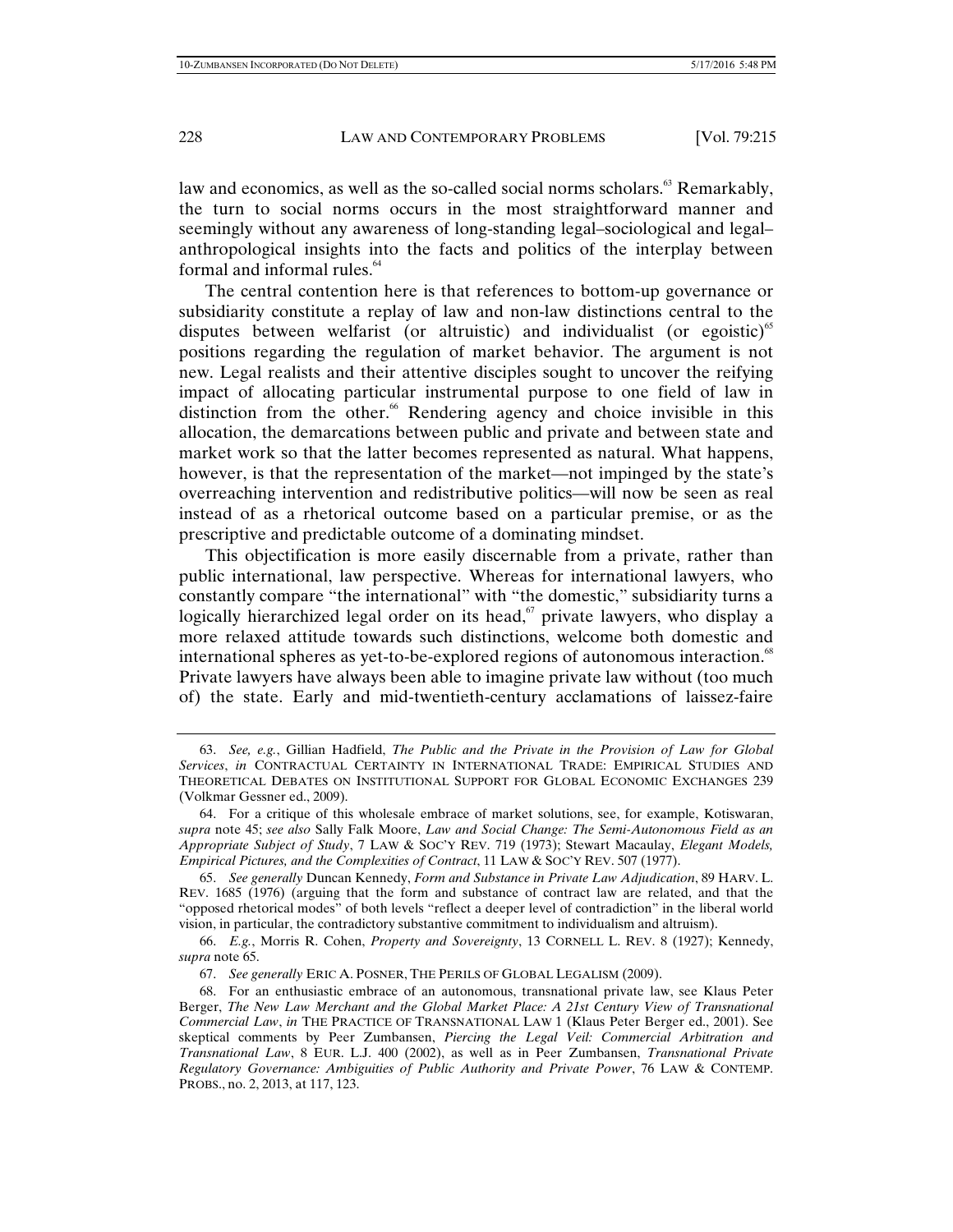liberalism, limiting governments' interventionist prerogatives $\mathscr{C}$  in core areas like contract or corporate law, were premised on outright rejection of law to prioritize a pre-political order of self-governing society over redistributive politics.<sup>70</sup> The long-standing analysis of law's interpenetration with socioeconomic and political order<sup> $71$ </sup> had no lasting impact on an ideology, which separated a nonpolitical market sphere from an overzealous and ultimately incompetent<sup> $n$ </sup> state. During the transformation and deconstruction of the Western welfare state during the 1980s and 1990s, private lawyers were caught up in debates over subsidiarity that eloquently revived ideological stances of the formalist–functionalist divides of the 1920s and the state-versus-market disputes of the 1970s.<sup>73</sup> Invocations of subsidiarity and calls for a "private law society"<sup>74</sup> as governing principles for emerging market orders under threats of globalization must be seen as charged with a particular vision of how societies should be ordered—and governed. Invocations of subsidiarity, self-government, and bottom-up empowerment have been celebrating a transnational comeback in the context of "good governance" programs.<sup>75</sup> Given the ideological stakes of the current interest in subsidiarity as a governing principle, there is a growing need for a political critique of how this development affects vulnerable positions.

 72. *See generally* ERIC A. POSNER, LAW AND SOCIAL NORMS (2000) (putting forward a comprehensive critique of the judiciary's incompetence in adequately regulating complex business disputes); POSNER, *supra* note 67.

 73. For the debate in the 1920s, see for example Robert L. Hale, *Coercion and Distribution in a Supposedly Non-Coercive State*, 38 POL. SCI. Q. 470 (1923). An excellent overview and analysis of the arguments against the welfare state since the 1970s is provided by Paul Pierson, *The New Politics of the Welfare State*, 48 WORLD POL. 143 (1996).

 74. *See generally* FRANZ BYDLINSKI, DAS PRIVATRECHT IM RECHTSSYSTEM EINER "PRIVATRECHTSGESELLSCHAFT" (1994). The origins therefore lie in the legal–political concept of Ordoliberalism. *See, e.g*., Franz Böhm, Wilhelm Eucken & Hans Großmann-Doerth, *The Ordo Manifesto of 1936*, *in* GERMANY'S SOCIAL MARKET ECONOMY: ORIGINS AND EVOLUTION 15 (Alan Peacock & Hans Willgerodt eds., 1989).

 75. For a critique, see Sally Engle Merry, *Measuring the World: Indicators, Human Rights, and Global Governance*, *in* LAW IN TRANSITION: RIGHTS, DEVELOPMENT AND TRANSITIONAL JUSTICE 141 (Peer Zumbansen & Ruth Buchanan eds., 2014); Kerry Rittich, *Functionalism and Formalism: Their Latest Incarnations in Contemporary Development and Governance Debates*, 55 U. TORONTO L.J. 853 (2005).

 <sup>69.</sup> *E.g.*, Paul Kens, *Lochner v. New York: Tradition or Change in Constitutional Law?*, 1 N.Y.U. J. L. & LIBERTY 404 (2003). For a sharp analysis of *Lochner*, see Kennedy, *supra* note 56, at 8–16.

 <sup>70.</sup> *See generally* ADOLF A. BERLE, THE 20TH CENTURY CAPITALIST REVOLUTION (1954) (offering particularly valuable insights in Chapter V "*Corporate Capitalism and the City of God*"); John Dewey, *The Historic Background of Corporate Legal Personality*, 35 YALE L.J. 655 (1926).

 <sup>71.</sup> *E.g.*, MAX WEBER, ON LAW IN ECONOMY AND SOCIETY (Max Rheinstein ed., Edward Shils & Max Rheinstein trans., 1967) (exploring features of Western law that were favorable to the development of the capitalistic economy and in what ways this economy has reacted upon methods of legal thoughts, and also whether logical rationality, peculiar to certain parts of the Western world, is connected with that rational method of economic thought characteristic of Western capitalism); FRANZ WIEACKER, PRIVATRECHTSGESCHICHTE DER NEUZEIT UNTER BESONDERER BERÜCKSICHTIGUNG DER DEUTSCHEN ENTWICKLUNG (1967) (tracing the development of private law rules from a formal, rule-based body of law to an increasingly material, standards-based one).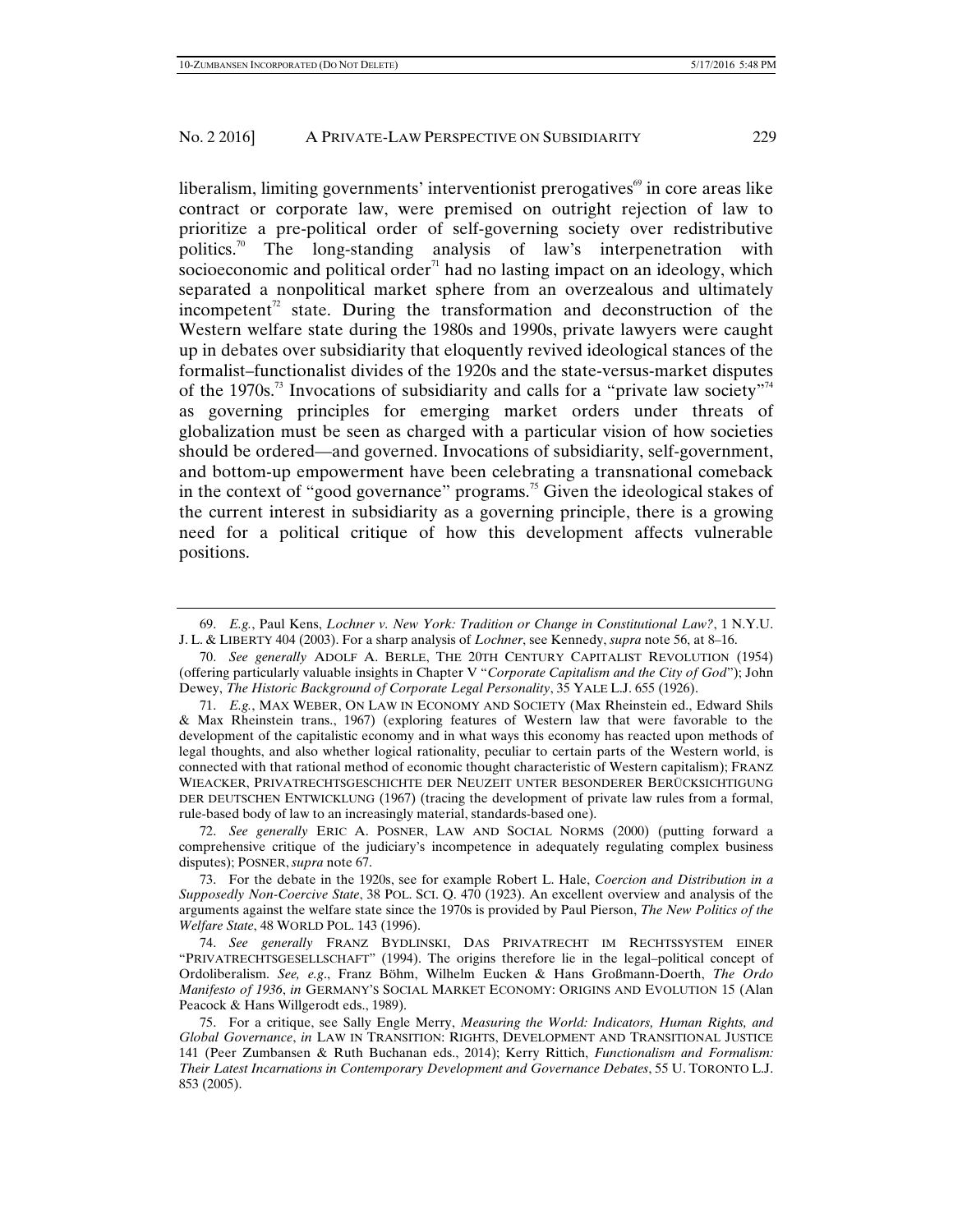#### V

## TRANSNATIONAL LABOR LAW FOR GLOBAL SUPPLY CHAINS?

Using the example of the Rana Plaza building collapse in Dhaka, Bangladesh in 2013 and the ensuing creation of soft-law provisions pertaining to the fire- and building-safety conditions (the "Accord" and the "Worker Safety Alliance"),<sup>76</sup> scholars, union activists, human rights advocacy experts, and labor and corporate lawyers were engaged in developing (or preventing) binding legal responses in a situation where the facts were still mostly evolving and there was not yet a court decision. Whereas the above discussion illustrated the different premises in a discussion of subsidiarity among public and private lawyers, the following provides an example of how a turn to subsidiarity unfolds in a setting with high stakes for vulnerable parties.

The 2013 collapse of Rana Plaza, the eight-story building that housed numerous sweat shops producing garments for international retailers such as Benetton and Primark, killed over  $1,100$  people.<sup>77</sup> This was quickly noted to be not an isolated incident but instead one in a long series of workplace disasters that have claimed the lives of garment factory workers.<sup>78</sup> Maybe the proximity between this event and the "shirt on [y]our back"<sup>79</sup> helped drive a public awareness campaign during which numerous labor and human rights activist groups, including some of the before very marginalized Bangladeshi unions, found themselves in a position of influence. This coalition building, however, was complicated by numerous parallel and concurring negotiations between the Bangladeshi government, foreign and Bangladeshi industry representatives, the International Labor Organization, and Western governments, raising the stakes for all parties to reach a compromise in a timely fashion.

The Accord on Fire and Building Safety in Bangladesh,<sup>80</sup> with its relatively ambitious monitoring mechanism, was agreed to with wide buy-in from the International Labor Organization (ILO), international and Bangladeshi industry, Bangladeshi unions and Western partners (mostly in the European

 <sup>76.</sup> *See generally Accord on Fire and Building Safety in Bangladesh*, BANGLADESHACCORD.ORG (May 13, 2013), http://bangladeshaccord.org/wp-content/uploads/2013/10/the\_accord.pdf; ALLIANCE FOR BANGLADESH WORKER SAFETY, http://www.bangladeshworkersafety.org (last visited Sept. 29, 2015). For an analysis, background, and summary of the Bangladesh Accord, see Tom Hayes, Robbie Gilbert & Nick Thomas, *The Accord on Fire and Building Safety in Bangladesh: An Analysis*, BRUSSELS EUROPEAN EMPLOYEES RELATIONS GROUP & MORGAN LEWIS (2013), http://www.european-law-school.eu/media/ReaderZumbansenfinal.pdf.

 <sup>77.</sup> Joseph Allchin & Amy Kazmin, *Bangladesh Mourns as Factory Toll Reaches 228*, FIN. TIMES (Apr. 25, 2013), http://www.ft.com/intl/cms/s/0/27e66642-ad71-11e2-a2c7-00144feabdc0.html#axzz3RS WemSYT.

 <sup>78.</sup> Joseph Allchin & Amy Kazmin, *Scores Dead in Bangladeshi Garment Factory Collapse*, FIN. TIMES (Apr. 24, 2013), http://www.ft.com/intl/cms/s/0/bf534db4-acbe-11e2-b27f-00144feabdc0.html? siteedition=intl#axzz3RSWemSYT.

 <sup>79.</sup> *See* Lindsay Poulton et al., *The Shirt On Your Back: The Human Cost of the Bangladeshi Garment Industry*, THE GUARDIAN, http://www.theguardian.com/world/ng-interactive/2014/apr/bang ladesh-shirt-on-your-back.

 <sup>80.</sup> *Accord on Fire and Building Safety in Bangladesh*, BANGLADESHACCORD.ORG (May 13, 2013), http://bangladeshaccord.org/wp-content/uploads/2013/10/the\_accord.pdf.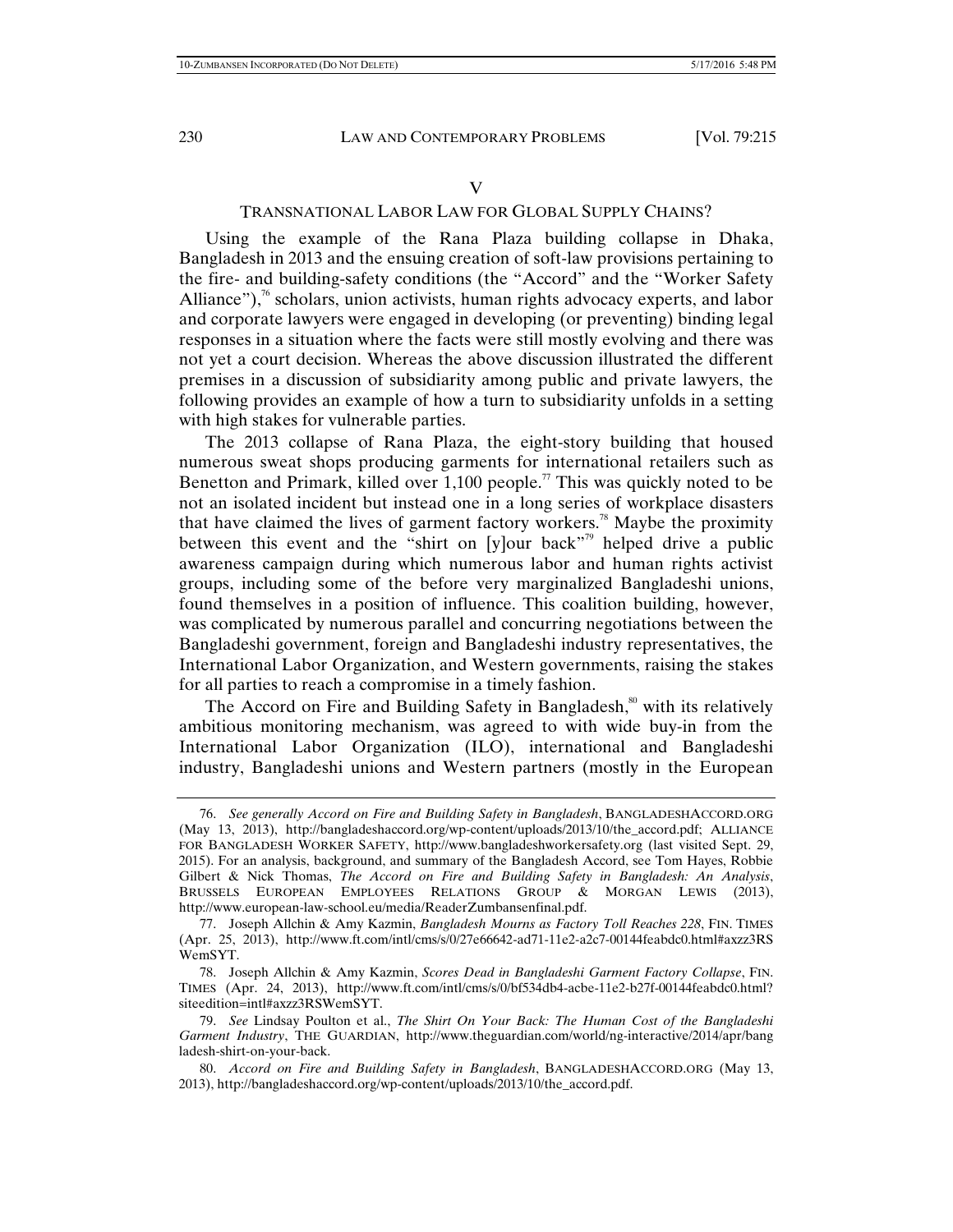Union and partly the United States). This mechanism was not the first attempt to develop an effective labor law for a four-million-workers industry that constitutes seventy-five percent of Bangladesh's gross domestic product. The Accord complements, rather than substitutes, existing (although not effectively enforced) regulatory regimes at the national level in Bangladesh. For example, under the Sustainability Compact for Bangladesh, Bangladesh committed to amend its labor law and work with the ILO to develop additional legislative proposals.81 But that Accord is built exclusively around a soft-law approach, and it thus raises significant doubts regarding its potential to constitute a viable building block of a much-needed, transnational legal regime addressing global supply chains. It also raises serious concerns about the Accord's ability to have an impact on the prevailing political economy, in which, in Bangladesh's case, the immense garment industry of pivotal national importance is deeply embedded.<sup>82</sup>

Meanwhile, the ILO played an important role by presiding over the Accord, a now well-known and widely publicized voluntary compensation program. The ILO serves as the "neutral chair" of the Rana Plaza Coordination Committee, which both developed and now oversees the Rana Plaza Arrangement, which constitutes the process to support victims and their families. Significant sectors of the Bangladeshi industry and global brands subscribe to the Arrangement and are represented on the Committee.<sup>83</sup> But in December 2014, the Committee reduced its overall compensation estimate by a quarter, to \$30 million.<sup>84</sup>

Of particular relevance in this constellation is the role played by unions, both locally and transnationally. A number of garment-industry unions prepared, drafted, and signed the Accord on Fire and Building Safety in Bangladesh.<sup>85</sup> However, this is against a background of widely reported ongoing intimidation of unions in Bangladesh.<sup>86</sup> For example, after leaders of the

 84. Monira Munni, *Compensation Estimate Cut by \$10m*, THE FIN. EXPRESS (Dec. 22, 2014), http://www.thefinancialexpress-bd.com/2014/12/22/72120.

 <sup>81.</sup> Joint Statement, Government of Bangladesh & The European Union, Staying Engaged: A Sustainability Compact for Continuous Improvements in Labour Rights and Factory Safety in the Ready-Made Garment and Knitwear Industry in Bangladesh (July 8, 2013), http://trade.ec. europa.eu/doclib/docs/2013/july/tradoc\_151601.pdf.

 <sup>82.</sup> *See, e.g.*, *U.S. Trade Representative Michael Froman Comments on President's Decision to Suspend GSP Benefits for Bangladesh*, OFFICE OF THE U.S. TRADE REPRESENTATIVE, https://ustr.gov/about-us/policy-offices/press-office/press-releases/2013/june/michael-froman-gspbangladesh (last visited Sept. 30, 2015); *AFT Supports Withdrawal of Bangladesh Trade Privileges*, AM. FED'N OF TEACHERS, http://www.aft.org/news/aft-supports-withdrawal-bangladesh-trade-privileges (last visited Sept. 30, 2015).

 <sup>83.</sup> *See* RANA PLAZA ARRANGEMENT, http://www.ranaplaza-arrangement.org/ (last visited Sept. 30, 2015). The Arrangement has been signed by leading buyers such as Primark, the Bangladesh Ministry of Labour, Bangladesh Employers' Federation as well as major labor unions such as Bangladesh Garment Manufacturers and Exporters Association. *See Full Text*, RANA PLAZA ARRANGEMENT, http://www.ranaplaza-arrangement.org/mou/full-text (last visited Nov. 1, 2015).

 <sup>85.</sup> *See Official Signatories*, ACCORD ON FIRE AND BUILDING SAFETY IN BANGLADESH, http://bangladeshaccord.org/signatories/ (last visited Sept. 30, 2015).

 <sup>86.</sup> *See, e.g.*, Ruma Paul, *Bangladesh Garment Factories Intimidate Workers Over Unions: Group*, REUTERS (Feb. 6, 2014), http://www.reuters.com/article/2014/02/06/us-bangladesh-labour-rights-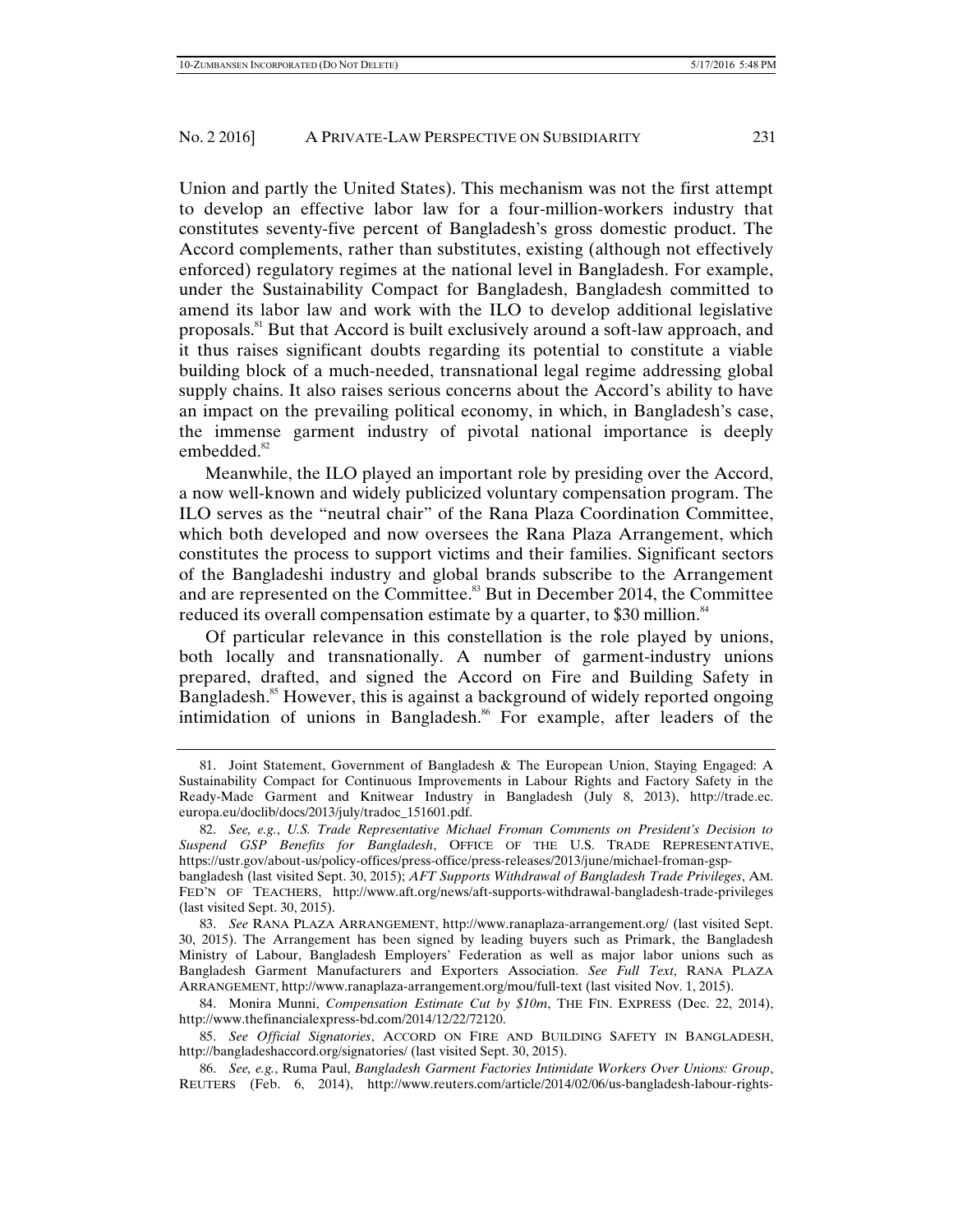National Garment Workers Federation wrote to U.S. contacts about their concerns, Mohammed Atiqul Islam, President of the Bangladesh Garment Manufacturing and Exporters Association, stated that "those who are making allegations abroad without informing anyone must face sedition charges." $\frac{3}{5}$ Considering the immense scope of the country's garment industry, $^{88}$  the Bangladeshi government's role in actively supporting workers' collective rights is noteworthy. After the tragedy at Rana Plaza, the ILO and others pointed to the missed opportunity of preventing workers from returning to the reportedly unsafe building, if there had been a stronger role for unions.<sup>89</sup> Although Bangladeshi workers have the right to form unions "[o]n paper," in practice "attempts to unionise the country's garment workers have been ruthlessly suppressed."<sup>90</sup> The poignancy of this finding is further enhanced by the fact that "at least 10 per cent of Bangladesh's parliament members are direct owners of the country's garment factories."<sup>91</sup>

Considering the worldwide integration of the garment industry's supply chain, $\frac{9}{2}$  the role of foreign governments could be a crucial factor. U.S. Trade Representative Michael Froman recently stated,

We urge the [Bangladeshi–PZ] government to complete remaining inspections as soon as possible to prevent recurrence of workplace tragedies such as those that occurred in  $2012$  and  $2013$ . There is more work to do .... We also urge the [Bangladesh] government to accelerate its efforts to ensure workers' rights and to take measures to address continuing reports of harassment of and violence against labor activists who are attempting to exercise their rights.<sup>3</sup>

#### idUSBREA150YN20140206.

 88. *See generally* Mohammad Yunus & Tatsufumi Yamagata, *The Garment Industry in Bangladesh*, *in* DYNAMICS OF THE GARMENT INDUSTRY IN LOW-INCOME COUNTRIES: EXPERIENCE OF ASIA AND AFRICA (INTERIM REPORT) 4 (Takahiro Fukunishi ed., 2012), http://www.ide.go.jp/English/Publish/Download/Report/2011/pdf/410\_ch6.pdf.

 89. *See Rana Plaza: A look back, and forward. On the anniversary of the Rana Plaza Tragedy…It did not have to be like this*, GLOBAL LABOUR RIGHTS, http://www.globallabourrights.org/alerts/ranaplaza-bangladesh-anniversary-a-look-back-and-forward.

 90. Amy Kazmin, *Bangladesh Factory Collapse a Catalyst for Workers' Rights*, FIN. TIMES (May 3, 2013), http://www.ft.com/intl/cms/s/0/8c72524e-b3e1-11e2-ace9-00144feabdc0.html#axzz412YkWw7B.

 91. Amy Kazmin et al., *Bangladesh Factory Disasters Highlight Regulatory Failures*, FIN. TIMES (Apr. 25, 2013), http://www.ft.com/intl/cms/s/0/9a551ce8-adab-11e2-82b8-00144feabdc0.html#slide0.

 92. *See generally* Gary Gereffi & Stacey Frederick, *The Global Apparel Value Chain, Trade and the Crisis: Challenges and Opportunities for Developing Countries* (The World Bank, Policy Research Working Paper no. 5281, 2010), https://openknowledge.worldbank.org/bitstream/handle/10986/3769/ WPS5281.pdf?sequence=1.

 93. *Do More to Regain GSP Facility, US Tells Bangladesh*, BANGLADESH BUSINESS NEWS (Jan. 17, 2015), http://businessnews-bd.com/bangladesh-to-do-more-in-labour-rights-issues-to-regain-gsp-fac ility-us/.

 <sup>87.</sup> Joseph Allchin, *One Year on From Rana Plaza, Little Has Changed in Bangladesh's Factories*, FT.COM BEYONDBRICS BLOG (July 17, 2014), http://blogs.ft.com/beyond-brics/2014/07/17/one-year-onfrom-rana-plaza-little-has-changed-in-bangladeshs-factories/. Mohammed Atiqul Islam also sits on the board of the Alliance for Bangladesh Worker Safety, which was established by North American apparel companies with the goal of improving workplace safety. *See About the Alliance for Bangladesh Worker Safety*, BANGLADESH WORKER SAFETY, http://www.bangladeshworkersafety.org/about/aboutthe-alliance (last visited Sept. 30, 2015).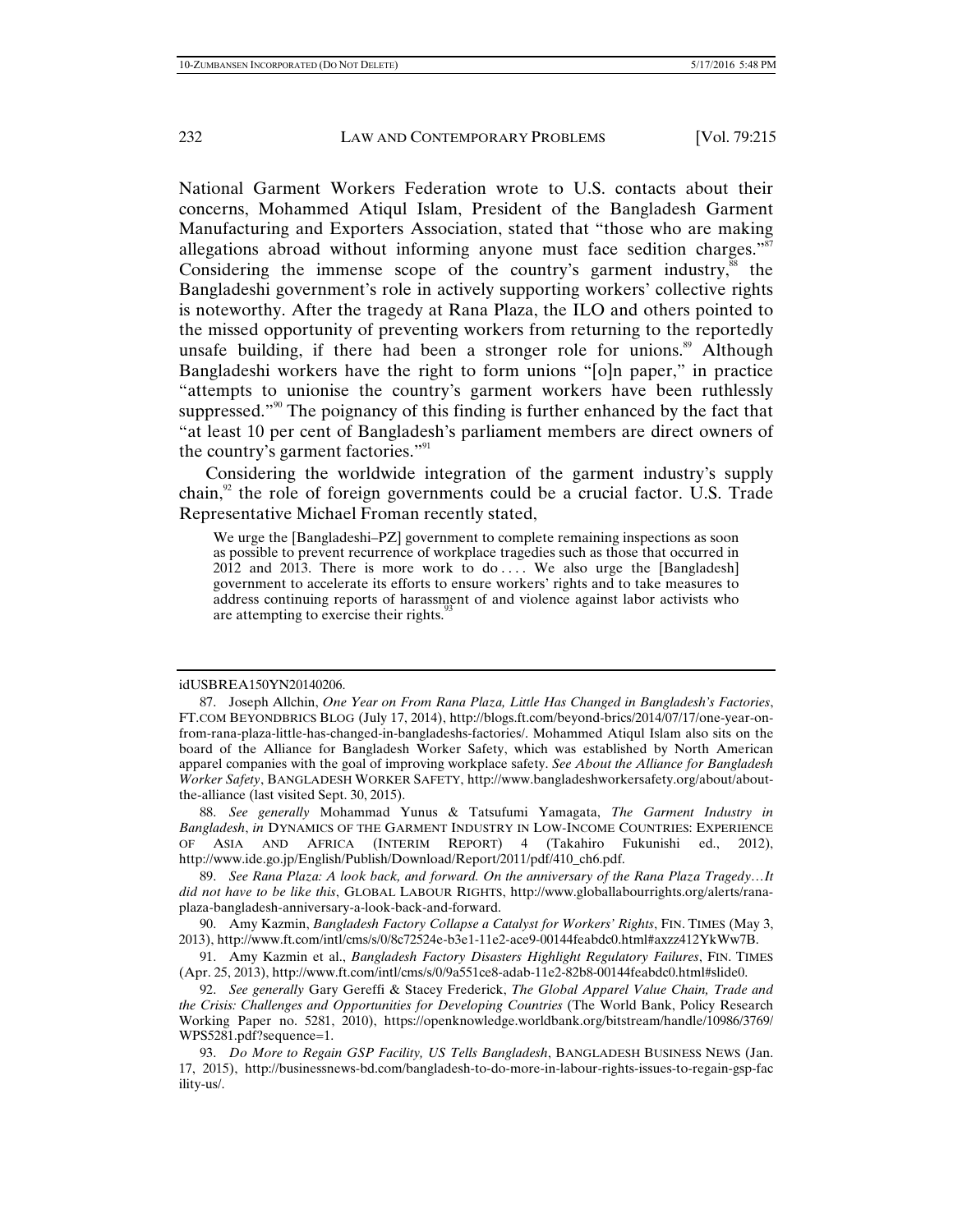The United States is using trade leverage to put the onus on the Bangladeshi government to improve workplace safety and to protect the right of workers to organize. The European Union, together with the ILO, the United States, and Bangladesh, launched the Sustainability Compact for Bangladesh to improve conditions for workers in the garment industry.<sup>94</sup> One year later, the European Commission was still calling on Bangladesh "to complete the labor law reform, training, and recruitment of inspectors and to create the conditions for meaningful freedom of association."<sup>95</sup>

Much as the speedy passing of the Accord and the signing of the Alliance owed to enormous public pressure on multinationals connected to the garmentproducing facilities in Bangladesh, growing public concern with multinationals' behavior in foreign countries has long focused on a wide range of actual and potential rights violations vis-à-vis workers, indigenous communities, established traditional practices, and forms of knowledge including understandings of land use and entitlements or the environment. Although a global public may today learn of an egregious rights violation committed by a multinational company, subsidiary, or contracting partners, a closer look at such events often reveals a much more complex picture. The legal "case" or "event" is but an indicator of complicated socioeconomic, cultural, and historical constellations of interests and stakes, the understanding of which will frequently require intensive, sometimes years-long, on-the-ground, ethnographic research.<sup>96</sup> A lawyer who is called upon to work on such a case experiences a significant gap and tension between "legal" interest representation and engagement with the underlying substantive problem. Lawyers, called upon as problem solvers, find themselves couched and constrained in the dynamics of their clients' interest representation within a legal, justiciable framework. To solve, or even to address the problem adequately, the lawyer has to go far beyond the legal litigation itself. A contextual reading of the facts of Rana Plaza focuses on this gap between the justiciable case and the bigger underlying problem. It reveals the societal dimension of a case, what human rights lawyers call the "root causes" of a rights violation. $97$ 

This root cause does not exhaust itself in a conflict between two opposing rights. Rather, it points to the inherent limits of an approach that aims at capturing a social problem through the lens of rights. Lawyers find themselves

 <sup>94.</sup> *EU Trade Commissioner De Gucht Launches Global Sustainability Compact in Response to Bangladesh Tragedy,* EUROPEAN COMM'N (July 8, 2013), http://trade.ec.europa.eu/doclib/press/index .cfm?id=935.

<sup>95</sup>*.* Press Release, European Comm'n, Staying Engaged: Bangladesh Sustainability Compact— One Year On (July 8, 2014), http://europa.eu/rapid/press-release\_IP-14-802\_en.htm; *see also* Henkin, *supra* note 2.

 <sup>96.</sup> George E. Marcus, *The Contemporary Desire for Ethnography and Its Implication for Anthropology*, *in* TRANSFORMING ETHNOGRAPHIC KNOWLEDGE 73 (Rebecca Hardin & Kamari Maxine Clarke eds., 2012).

 <sup>97.</sup> *See, e.g.*, Susan Marks, *Human Rights and Root Causes*, 74 MOD. L. REV. 57 (2011); *see also*  Human Rights Council, The Role of Prevention in the Promotion and Protection of Human Rights, U.N. Doc. A/HRC/30/20, at 5 (July 16, 2015).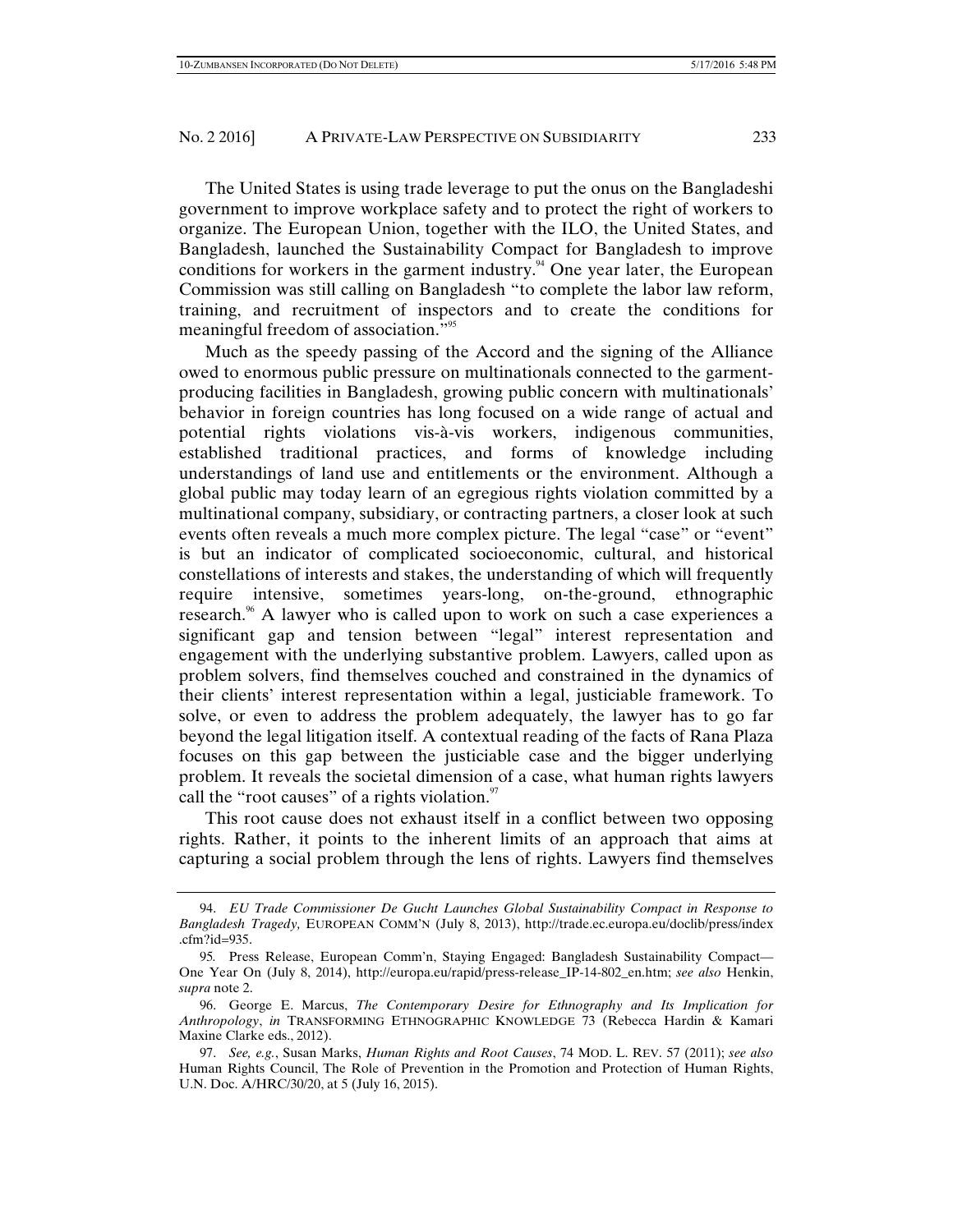confronted with the problem of having to translate social facts into the language of law, which appears to be the only legitimate and effective way to make or build a particular case.<sup>98</sup> In the concrete case of Rana Plaza, such a contextual approach can reveal the actual place of this incident in both local and transnational spaces of the globalized, ready-made garment industry. It can help one appreciate the regulatory environment for an industry that places second globally (after China).<sup>99</sup> Precisely because of the hybrid, transnational nature of the regulatory regime for this part of the global supply chain, most existing categories fall short of capturing the different dynamics between local and other actors. What significance, for example, should the compensation fund for eventual future disasters in the industry have, which G7 leaders announced on June 8th during their Schloss Elmau meeting?<sup>100</sup> What impact will the recently filed murder charges before a Bangladeshi court for the wrongful death of 1,137 Rana Plaza workers have for safer regulation of the supply chain?<sup>101</sup> It is only by going beyond these attention-capturing developments that one can further unfold $102$  the complexity of globe-spanning production and distribution regimes such as that of the garment supply chain.

## VI

# EMPOWERMENT DREAMS AND THE ELUSIVE PROMISE OF CORPORATE SELF-**REGULATION**

The above is a sketch of (what should be a more detailed account of) how a socio-legal and political critique of subsidiarity invocations in international and transnational law has very different normative stakes for different constituencies. From a private law perspective, it becomes more evident how invocations of subsidiarity, empowerment, and self-government are likely to result in increasing the precarious state of already vulnerable stakeholders, and in continuing to immunize powerful private actors from public accountability. Given the dramatic global governance gap, $103$  the rise of so-called transnational private regulatory governance remains of particular political concern. The

 <sup>98.</sup> *See generally* Peer Zumbansen, *What Lies Before, Behind and Beneath a Case? Five Minutes of Transnational Lawyering and the Consequences for Legal Education*, *in* STATELESS LAW: EVOLVING BOUNDARIES OF A DISCIPLINE 215 (Shauna Van Praagh & Helge Dedek eds., 2014).

 <sup>99.</sup> *See, e.g.*, Tandiwe Gross, *Rana Plaza: Private Governance and Corporate Power in Global Supply Chains*, GLOBAL LABOUR COLUMN (July 4, 2013), http://column.global-labour-university .org/2013/07/rana-plaza-private-governance-and.html.

 <sup>100.</sup> *See generally* Patrick Wintour, *G7 Leaders Agree on New Insurance Fund After Rana Plaza Disaster*, THE GUARDIAN (June 8, 2015), http://www.theguardian.com/world/2015/jun/08/g7-insurancefund-rana-plaza-disaster.

 <sup>101.</sup> *See generally* Julfikar Ali Manik & Nida Najar, *Bangladesh Police Charge 41 With Murder Over Rana Plaza Collapse*, N.Y. TIMES (June 1, 2015), http://www.nytimes.com/2015/06/02/world /asia/bangladesh-rana-plaza-murder-charges.html?\_r=0.

 <sup>102.</sup> *See, e.g.*, Gereffi & Frederick, *supra* note 92.

 <sup>103.</sup> *See generally* Robert Keohane, *Global Governance and Democratic Accountability*, MILIBAND LECTURE, LONDON SCHOOL OF ECONOMICS AND POLITICAL SCIENCE, Spring 2002, http://www.lse.ac.uk/publicEvents/pdf/20020701t1531t001.pdf (addressing a number of questions critical to closing the accountability gaps in world politics).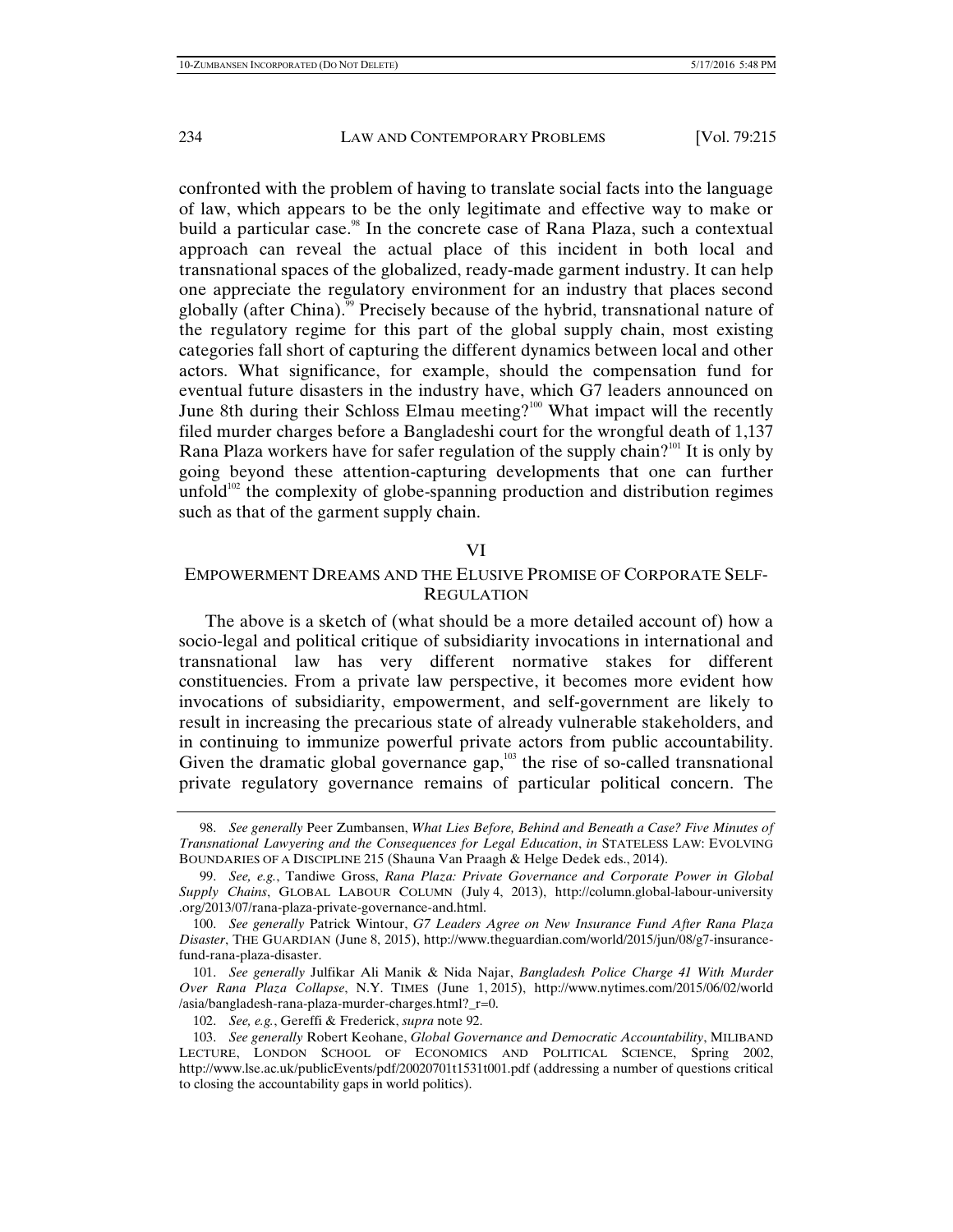chances of developing a coherent political, even constitutional, critique of private governance as being possible within the nation-state are considerably dim. The brief analysis of the regulatory aftermath of the Rana Plaza tragedy illustrates the concrete challenges facing the attempts of conceptualizing and implementing a labor law regime that adequately addresses locally embedded yet globally structured supply chains. What a private law analysis reveals fundamentally challenges current assertions within public international law regarding the possible merits of relying on subsidiarity to close global governance gaps. A private law analysis illustrates some of the risks in endorsing bottom-up governance ideas as an available remedy to address shortcomings on the international scale. Above all, a private law perspective on Rana Plaza offers a more differentiated analysis of how the regime operates in action. One reason for private law's explanatory potential lies in the fact that private law modulates and translates existing as well as evolving business patterns, processes, and institutions into legal form.104 Another reason is that regulatory logic tends to follow specific organizational and management rationalities that govern complex business regimes. Global supply chains and the garment industry are cases in point. The widespread legal insulation mechanisms between the actual producers in the Global South and the buyers in the North are the legal mirror image of business structures that are based on a system of indirect sourcing, referred to as "subcontracting without transparency or oversight."<sup>105</sup> The echo of famous (indeed, infamous) landmark rulings regarding the "legal person"<sup>106</sup> can be heard loud and clear, underscoring law's (and lawyers') ability to adapt its concepts and instruments to social formations and practices considered meritorious. The far-progressed erosion of public authority even on the local level makes the downstreaming of public responsibility to lower governance levels a direct liability. Private interests will

readily assume the role of self-regulation as long as it can be ensured that they remain untarnished from effective public-law enforcement mechanisms. That is one of the central insights from Rana Plaza—it prompts further reflection on

 <sup>104.</sup> *See, e.g.*, Stewart Macaulay, *Private Legislation and the Duty to Read*—*Business Run by IBM Machine, the Law of Contracts and Credit Cards*, 19 VAND. L.J. 1051 (1966); Francis Snyder, *Economic Globalisation and the Law in the 21st Century*, *in* THE BLACKWELL COMPANION TO LAW AND SOCIETY 624 (Austin Sarat ed., 2004); Francis Snyder, *Global Economic Networks and Global Legal Pluralism* 4 (European Univ. Inst., Working Paper Law No. 99/6, 1999), http://cadmus.iue .it/dspace/bitstream/1814/151/1/law99\_6.pdf.

 <sup>105.</sup> *Rana Plaza: Factory Safety and Workers' Rights in the Apparel Supply Chain Two Years Later*, N.Y.U. STERN CTR. FOR BUS. & HUMAN RIGHTS, http://bhr.stern.nyu.edu/bangladesh/ (last visited Sept. 30, 2015).

 <sup>106.</sup> *See* Santa Clara Cty. v. Southern Pac. R.R. Co., 118 U.S. 394, 396 (1886) (implying that equal protection provided by the Fourteenth Amendment applied to corporations); Trustees of Dartmouth Coll. v. Woodward, 17 U.S. 518, 594 (1819) (holding that the College's corporate charter qualified as a contract between private parties free from legislature's interference, and that the government's commissioning of the charter did not transform the school into a civil institution); Salomon v. A. Salomon & Co. Ltd*.*, [1896] UKHL 1 (finding that creditors of an insolvent company could not sue the company's shareholders to pay up outstanding debts, which in turn uphold the doctrine of corporate personality as set out in the Companies Act of 1862).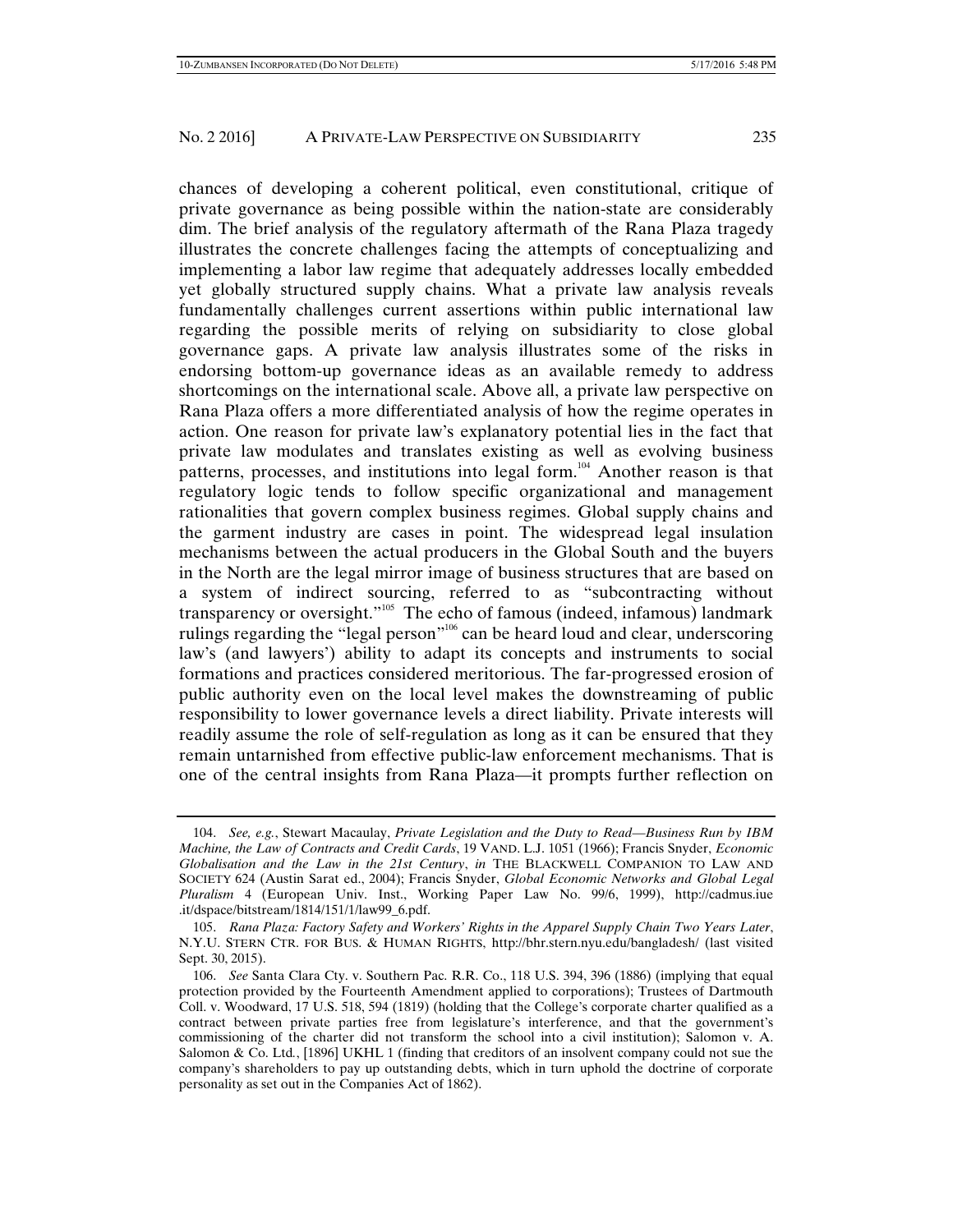the consequences of giving up perhaps too quickly on the role of the state in governing global production networks.

Something seems to still be missing. This article's legal realist deconstruction of subsidiarity as a form of neoliberalism's bottom-up governance dreams in disguise, applied to a terrible disaster that occurred in a far-away place, rendered familiar by labeling it a labor and human rights tragedy in the context of a global supply chain, seems too neat to be true. And yet, what is wrong with the analysis? It offers a number of seemingly pertinent insights into the rhetoric of justifying market-driven, hybrid regulatory regimes in the absence of effective state or global government and rule enforcement. Furthermore, it makes a seemingly convincing argument for thinking about law beyond jurisdictional confines against the background of functionally differentiated spaces of institutional and normative development. Finally, the here-presented preliminary findings further support attempts to differentiate the idea and the principle of subsidiarity in international law. As Jachtenfuchs and Krisch illustrate in their introduction, $107$  there is great potential to study the subsidiarity principle in concrete governance settings. When doing so, differentiating between bounded and unbounded, weak and strong forms of subsidiarity enables paying closer attention to concrete circumstances in which governance mechanisms can be seen not only to work upward or downward, but in which concrete manner these dynamics are being accompanied or complemented by institutions and processes of control or monitoring. Those differentiations go some distance in clarifying the actual operation of subsidiarity in various global governance contexts. They also echo the herecited findings that seemed to espouse a private law perspective in recommending a closer scrutiny of power dynamics at play in what are frequently highly asymmetric and politically volatile arrangements.<sup>108</sup> There seems to be little room for an all-or-nothing endorsement of the subsidiarity principle as a call-to-arms for bottom-up forms of governance and empowerment. But though the rhetoric of bottom-up or market-driven governance seems as strong as ever,<sup>109</sup> there is an even greater need for a differentiated engagement with the actual forms of shifting governance regimes. The private law perspective can complement an international lawyer's grasp of the problem by highlighting not only the parallels and echoes between organizational and management business practices and legal structures and

 <sup>107.</sup> Jachtenfuchs & Krisch, *Subsidiarity in Global Governance*, 79 LAW & CONTEMP. PROBS., no. 2, 2016, at 1.

 <sup>108.</sup> Such considerations were already determinative in David Trubek's famous study. *See* David M. Trubek et al., *Global Restructuring and the Law: Studies of the Internationalization of Legal Fields and the Creation of Transnational Arenas*, 44 CASE W. RES. L. REV. 407 (1994).

 <sup>109.</sup> *See, e.g.*, COLIN CROUCH, THE STRANGE NON-DEATH OF NEO-LIBERALISM (2011) (arguing that neoliberalism will shrug off the challenges posed by the financial crisis, because although neoliberalism seems to be about free markets, in practice it is concerned with the giant corporations' dominance over public life, and suggesting that although the existence of giant corporations weaken both democratic process and free market, the solution of corporate social accountability does not lie in suppressing them but rather in dragging them fully into political controversy).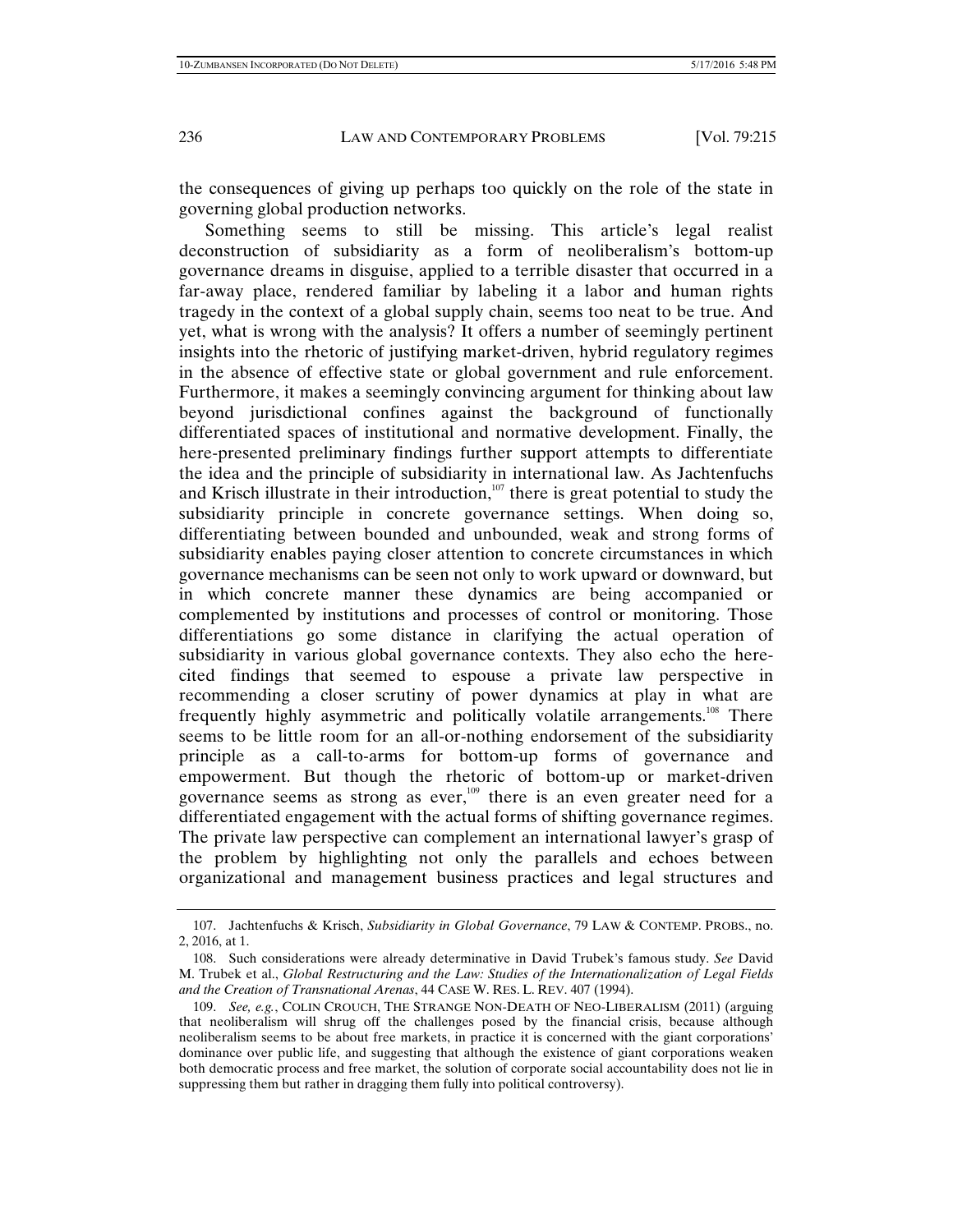instruments. It can also illustrate the transnational "replay" that occurs rhetorically and in terms of institutional strategy between the domestic and transnational spheres.<sup>110</sup> Using transnational law as a method to investigate the stakes in attributing certain legal categories and characteristics to particular spheres, levels, or domains of law prompts us to accept the fluidity of the domestic–transnational law distinction. As suggested elsewhere, $111$  transnational law should be seen less as a distinct legal field than as a form of law critically engaging with demarcations between allegedly distinct fields of law. Law's allocation to public or private, national or international conceptual buckets still holds some explanatory function with a view to historically evolved and locally instantiated patterns of legal ordering. But the risk of such containment and allocation lies in missing the unique role that law plays in both structuring and deconstructing norm-creation processes in areas that do not neatly fit into the public–private, national–international mold. The tentatively emerging regulatory regime of global apparel supply chains serves as one complex illustration of this phenomenon.

## VII

#### **CONCLUSION**

This article has, ironically, both questioned and reaffirmed distinctions between public and private law, even as it attempts to introduce a transnational law perspective in order to critically engage and overcome these distinctions as separating realities. The engagement with subsidiarity, then, seems to have functioned as a red herring, prompting debate about practical merits as well as normative implications of top-down versus bottom-up, public versus private, and national and domestic versus international and global. This harkens to the fallacy of the familiar. Actors tend to carry out conflicts in well-established patterns, relying on well-rehearsed rhetorical turns and defending the same positions. Much of that has to do with the close circle of discussants one chooses to engage and with limited understanding of alternative viewpoints. The juxtaposition between a public international lawyer's view on subsidiarity and the corresponding view of a private lawyer helps elucidate the recurring argumentative patterns that unfold almost indistinguishably in the domestic and the global sphere. But leaving this familiar zone, one is quickly confronted with how parochial and exclusive one's take on the issue most likely has been. From a Global South perspective, for example, the evocation of subsidiarity is likely to raise an entirely different set of references, leading to a different identification of the relevant stakes and to an alternative vision of what matters.

 <sup>110.</sup> *See supra*, text accompanying note 27; *see also* Zumbansen, *supra* note 68, at 117 (suggesting a revisiting of the field of *lex mercatoria*, the body of norms associated with a transnational "law merchant," which assumed a prominent place in studies of private ordering).

 <sup>111.</sup> *See generally* Peer Zumbansen, *Law and Legal Pluralism: Hybridity in Transnational Governance*, *in* REGULATORY HYBRIDIZATION IN THE TRANSNATIONAL SPHERE 49 (Poul Kjaer, Paulius Jurcys & Ren Yatsunami eds., 2013); Peer Zumbansen, *Transnational Law, Evolving*, *in* ELGAR ENCYCLOPEDIA OF COMPARATIVE LAW 898 (Jan Smits ed., 2012).